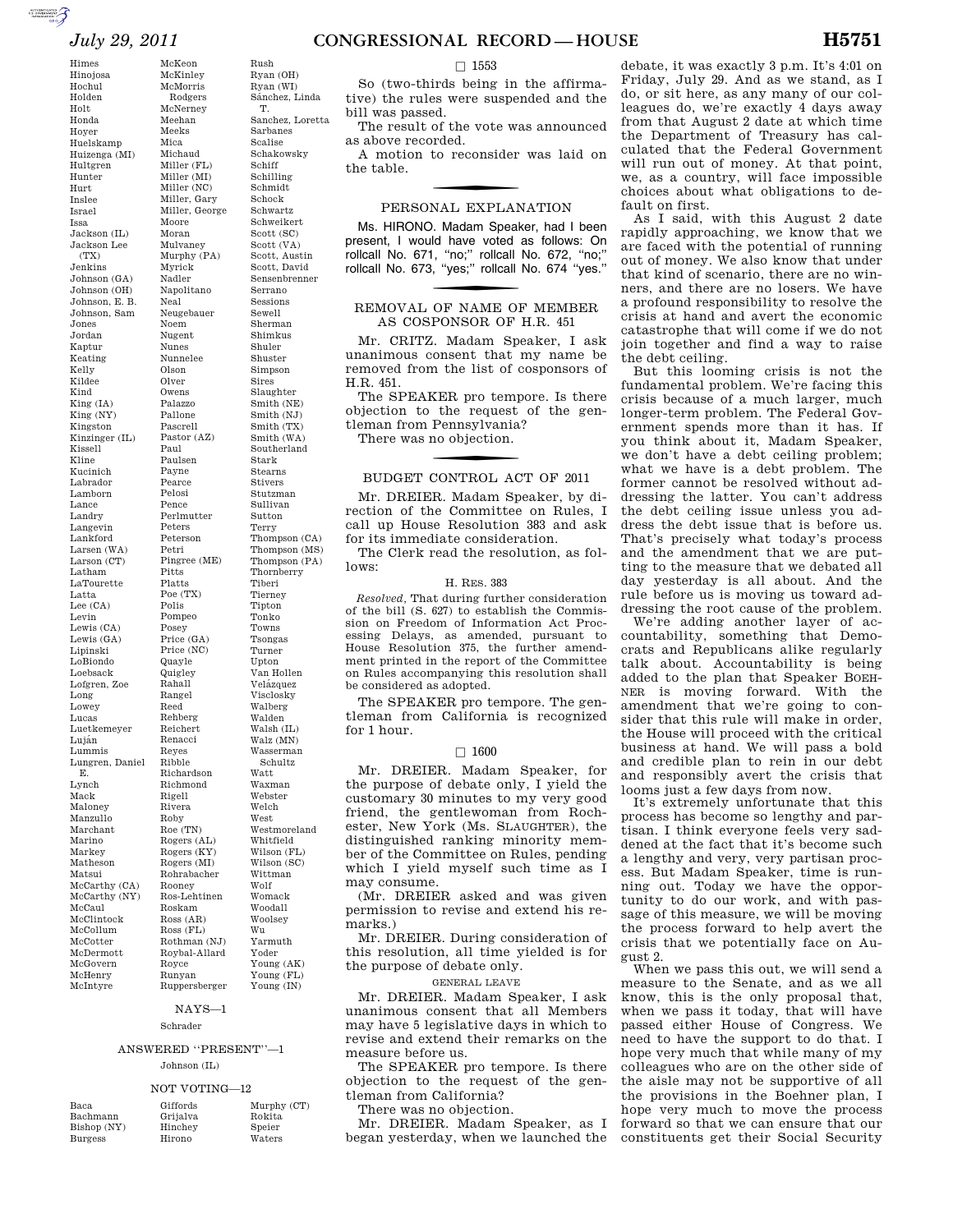checks on August 3, since we all know the President, in his July 12 speech, said that if we don't increase the debt ceiling by August 2, he couldn't guarantee that Social Security checks would go out.

So to keep the process moving, to ensure that we get those checks out and address the other very, very important priorities that we need to have funding for, we can pass this in a bipartisan way so that we can get to the Senate, work out our differences as expeditiously as possible, and come back with what clearly has to be a bipartisan compromise to ensure that we are able to decrease spending, getting to the root cause of the problem, and at the same time, do what we all know has to be done and that is increase the debt ceiling.

Madam Speaker, I reserve the balance of my time.

Ms. SLAUGHTER. I thank my good friend, the gentleman from California, the chair of the Rules Committee, for yielding me the customary 30 minutes, and I yield myself such time as I may consume.

(Ms. SLAUGHTER asked and was given permission to revise and extend her remarks.)

Ms. SLAUGHTER. Madam Speaker, today we face a self-inflicted crisis, and the majority's proposed solution is no solution at all. The debt ceiling was created, ironically, to avoid forcing Congress to approve every new issue of debt. The debt ceiling was originally introduced to pay for World War I and was designed to be a formality that would help our country and economy operate smoothly and without interruption. All these years later, it having done that, the debt ceiling now appears to have outlived its usefulness. In fact, I believe we should abolish the debt limit altogether and never face a crisis like this again of whether we will be a responsible country that pays our bills. Only one other country has the debt limit, and that is Denmark. I think we really need to look at this as an anachronism from 1917.

Regardless, throughout the life of the debt ceiling, raising the ceiling has never been questioned. Since 1960, the ceiling has been raised 78 times. Throughout this time, there's been no quid pro quo demanded to raise the debt ceiling, no ransom demanded in exchange for raising our debt ceiling and preventing default. That is, until today. Bringing our Nation to the brink of collapse has been a conscious decision of the majority party. Placing ideology before country, they are demanding controversial and unacceptable cuts or else they are willing to let our Nation default.

We have been warned by the United States Senate and the President of the United States that the proposed legislation will not be passed into law. They have said it repeatedly. They have said it clearly. Yet the majority continues to believe this bill can actually avert the danger of default. They're playing

a dangerous game of chicken, asking the Nation to give into their demands if we want the American economy to live to see another day. I simply cannot agree to the extreme demands being put forth by the majority today.

#### $\Box$  1610

After pulling yesterday's legislation from the floor, the majority has introduced a piece of legislation that demands the impossible. Today's bill doesn't just require a vote on a constitutional amendment; it demands that a constitutional amendment be approved by both Chambers of Congress this fall. If the amendment doesn't pass, then we not only face the prospect of default again 6 months from now, but we have even fewer options to avoid default.

If previous proposals are any guide, the constitutional amendment would place the burden of debt reduction squarely upon the middle class, threatening Social Security, Medicare, and Medicaid, and Members of Congress would be given a Sophie's choice: Do we vote against this amendment and protect Medicare or do we vote for the amendment to avoid economic default? This is totally unnecessary.

In effect, this legislation releases one hostage and takes another. Six months from now, we would be forced to choose between a constitutional amendment and putting the Nation back on the brink of default. I refuse to trade hostages with the majority and prolong this crisis for another 6 months.

I urge my colleagues to put the country before any ideology and come together to solve an urgent and serious crisis that we are facing today. It's our duty to put the welfare of the country before all else. That is why we were elected by the people who expect us to do just that, and that is what we swear to do. It is time we answered the call.

I urge my colleagues to vote ''no'' on today's bill and urgently, urgently, get back to serving the American people. And we spent far too much time on the useless bill.

I reserve the balance of my time.

Mr. DREIER. Madam Speaker, I yield myself 15 seconds.

I would say to my good friend that I would like to totally associate myself with her remarks at the end in which she said it is absolutely essential for us to work together in a bipartisan way to resolve this issue. But I know this will come as a surprise. When she began her remarks and said that we on our side are working overtime making a conscious decision to bring our Nation to the verge of collapse, that is a slight mischaracterization of exactly where we are.

Madam Speaker, I yield 2 minutes to my good friend from Spring Hill, a hardworking and not-too-well-rested member of the Rules Committee, the gentleman from Florida (Mr. NUGENT).

Mr. NUGENT. I thank the distinguished chair of the Rules Committee, Mr. DREIER, for allowing me to speak.

I will be perfectly honest with you. There is a lot about this rule that I don't love but, quite frankly, we don't have much time left. We need to get something done and we need to get something done now. This rule provides us with the tools and the mechanisms that we need to get our jobs done and bring our economy and our country back from the brink of default.

Default is not an option. The underlying legislation, the Budget Control Act of 2011, saves us from default. Most of all, I support the Budget Control Act of 2011 because it means both Chambers of Congress must pass a balanced budget amendment before the President can raise the debt ceiling once again.

Do I like everything in the bill? No, I don't.

Does it do what the American people and the American economy need and deserve? Yes, it does. And that's why I support both the rule and the underlying legislation.

Ms. SLAUGHTER. Madam Speaker, I yield  $1\frac{1}{2}$  minutes to the ranking member on Ways and Means, the gentleman from Michigan (Mr. LEVIN).

(Mr. LEVIN asked and was given permission to revise and extend his remarks.)

Mr. LEVIN. The gentleman from California has been talking about moving the process forward. It does not move the process forward to pass a bill that's dead before arrival in the Senate. It doesn't move the process forward to pass a bill that is even more partisan than the one yesterday.

You know, the country has to be wondering, we are 1 day closer to default and, indeed, one step backwards. The Republicans are trying to squeeze out a majority here, and what they are doing is inserting a provision that requires a two-thirds vote in the Senate and the House, and that's completely a nonstarter.

The American public is looking for a solution, not a stalemate, and the House Republicans have become the party of gridlock. Passing this only increases it. It's a move backwards, maybe to protect your flank, but not to protect America.

Mr. DREIER. Madam Speaker, I yield myself 10 seconds to say to my good friend that there's a bit of a disconnect from my perspective. So failure to act is not gridlock; passing legislation out of the House of Representatives is, in fact, gridlock.

I yield 1 minute to the gentleman from Cincinnati, Ohio (Mr. CHABOT).

Mr. CHABOT. I thank the gentleman for yielding.

Our national debt stands at a staggering \$14.3 trillion and we currently borrow more than 40 cents on every dollar we spend, and our President and Democrats in the other body say that a balanced budget amendment is ''dead on arrival.''

Fifteen years ago, the balanced budget amendment passed the House with a bipartisan vote only to lose by one vote, one vote in the Senate. A constitutional amendment is the only way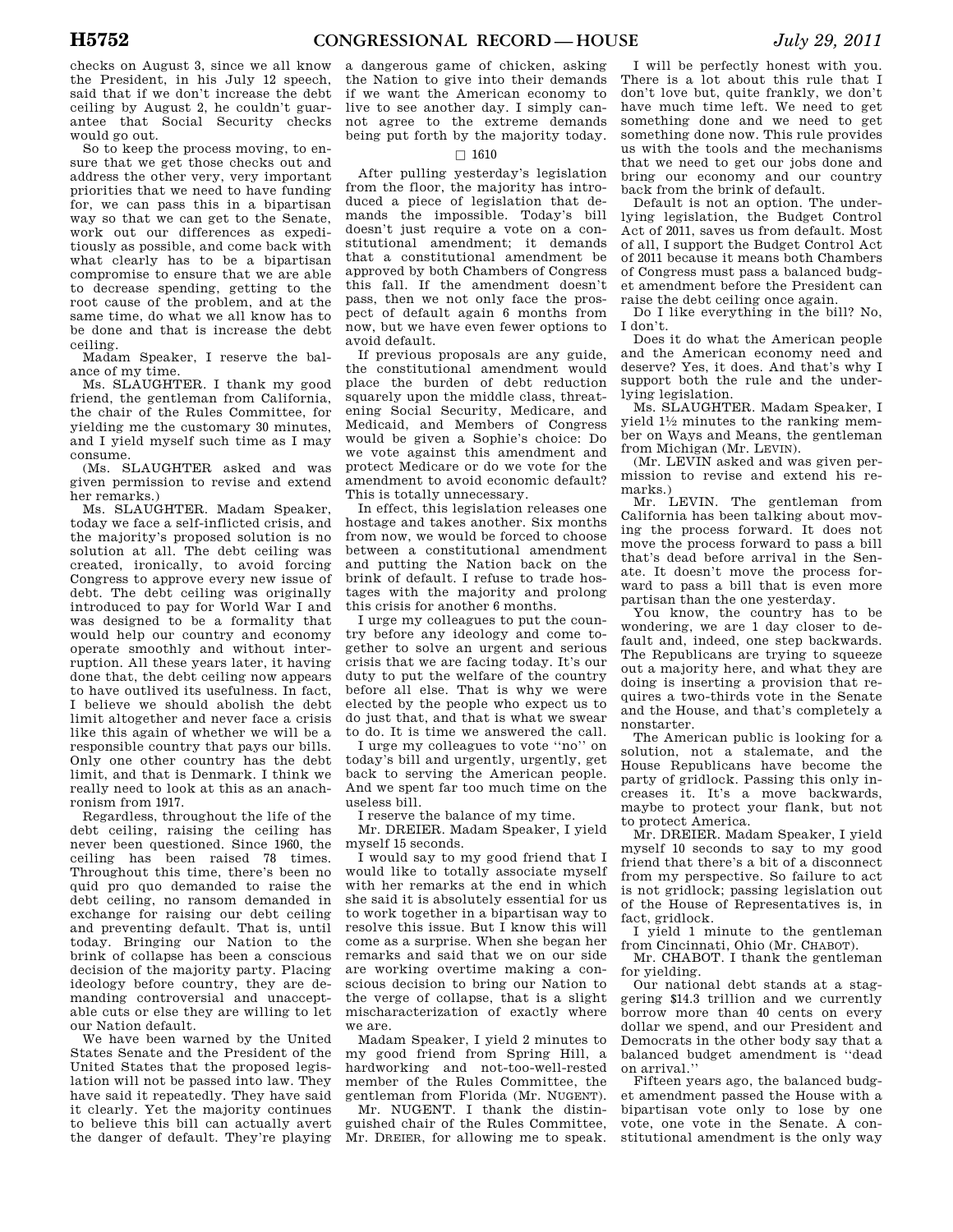to ensure that future Congresses live within their means and end the spending binge.

Our colleague, Congressman MCCLIN-TOCK, might have summed it up best in a Washington Times op-ed earlier this week. He said: Imagine a family that earns \$50,000 a year but is spending more than \$88,000 a year and has a credit card balance of \$330,000 a year.

That's us. We're bankrupt, and Washington is broken.

Why are Senate Democrats and the President so afraid of making a commitment to balance our budget?

Stop the spending. No more empty promises. No more excuses.

Ms. SLAUGHTER. Madam Speaker, I yield 2 minutes to a member of the Committee on Ways and Means, the gentleman from Texas (Mr. DOGGETT).

Mr. DOGGETT. You know, yesterday when the Speaker failed to secure the votes for his misbegotten deal, I thought all these Republicans would need to get under way today was a professional physical therapist to help heal the twisted arms, the sprains, perhaps even a dislocation as all that pressure was applied by the Speaker to get those final votes; you know, a therapist to kind of fit the slings and apply the splints.

But, no, the professional obstructionists among the Republicans have yielded for far less than a deep muscle massage. All they need is a meaningless vote on an amendment that is designed to fail, that they know will never rewrite the United States Constitution the way they would like to rewrite it to enshrine a little Republican dogma into the supreme law of the land.

I will admit that, through the years, the balanced budget amendment has gained more interest on my part. It became much more appealing as I saw years of Republicans entering wars without paying for them, insisting upon the mythology—no, indeed, it's really a political theology of Republicans—that you can cut taxes, raise spending, and everything will work out okay.

Their approach, even though their experts told them these tax cuts would drive us into deficit, they insisted on the political alchemy that they could take tax cuts and turn them into surpluses, just as if they could turn hay into gold. If there were one vote I could take to do something about the George W. Bush administration dripping in red ink, I would certainly want to take it, but a constitutional amendment is not a solution. It's an excuse for not having a solution, for not grappling with the financial problems we have. And the only reason it's being brought up this weekend is just to delay this crisis nearer and nearer to the precipice to which this Republican irresponsibility has taken us.

The credit worthiness and the full faith and the credit of the United States is endangered by the refusal to adopt a balanced approach that would close some tax loopholes and reduce

spending all at once. That's what we need. Instead of putting all the burden on the many, demand a little from the few at the top.

Mr. DREIER. Madam Speaker, I yield 2 minutes to one of our very capable and thoughtful new Members of the 112th Congress, the gentleman from Drexel Hill, Pennsylvania (Mr. MEE-HAN).

#### $\Box$  1620

Mr. MEEHAN. Thank you, Mr. Chairman, for the opportunity to speak.

As we've been talking so much, I hear so much about a balanced approach. What we really need is a balanced budget.

The concern right now, as I talk to the many phone callers who are calling in, is that America has taken the time to tighten their belts at home; and when you talk to business people, they've made the tough decisions, and they're looking to us now to make the tough decisions as well.

And that's what I think this legislation has done, legislation which we can look at right now and we can put away the arguments from each side, the Republican side and the Democratic side. This is about America right now. The people who are calling in, who are watching, they are watching right now and greatly concerned because of the fact that they feel their economic security is at risk because we can't deal with the long-term implications of this budget and this debt.

There is a plan, and the Republicans in this House have put together a plan. And I'm not going to get into the partisan rhetoric. Let us go around this plan. If we've got differences, let us resolve those differences effectively for the American people. Let us get to work in this House, get it to the Senate, pass it today so we can get the good work done that will allow America to get back to work with a sense of confidence in the future of our economy, get people back to work creating jobs.

Mr. DREIER. Will the gentleman yield?

Mr. MEEHAN. I yield to the gentleman from California.

Mr. DREIER. I thank the gentleman for yielding.

I would like to compliment him on his very thoughtful remarks, Madam Speaker, and say that as I listen to this newly elected Member of the House, it is very difficult to imagine that he would consciously engage in an effort to bring our Nation to the verge of collapse, because we want to solve this problem and ensure that we can have a strong and vibrant United States of America, creating jobs and getting our economy growing.

I thank my friend for his thoughtful comments.

Ms. SLAUGHTER. Madam Speaker, I am pleased to yield 11⁄2 minutes to the gentleman from Virginia (Mr. SCOTT), a constitutional scholar.

Mr. SCOTT of Virginia. Madam Speaker, this rule provides for debate

of legislation that was slapped together behind closed doors, providing for trillions of dollars in unspecified cuts. The final version was sprung on the House after being made public just this morning, and now we're expected to vote the whole thing up or down, without amendment, in spite of the fact that 53 Senators are already on record saying that they will oppose it.

This legislation is in response to a manufactured so-called ''crisis.'' We can avoid default on our obligations the same way we have done it almost once a year over the last half century, just increase the debt ceiling. And now this final version calls for default on our obligations unless we pass a constitutional amendment mislabeled a ''balanced budget amendment.''

The so-called ''balanced budget amendment'' reported from the Judiciary Committee does not require a balanced budget. In fact, it will make it more difficult to balance the budget, and it will certainly jeopardize Social Security and Medicare. It will also include a provision that requires a threefifths vote to increase the debt ceiling, as if this week's drama isn't enough of a spectacle.

Madam Speaker, we should end this manufactured crisis, increase the debt ceiling to avoid default, and then seriously focus on legislation that will create jobs and restore fiscal responsibility.

Mr. DREIER. Madam Speaker, I reserve the balance of my time.

Ms. SLAUGHTER. Madam Speaker, I yield 2 minutes to the gentleman from New Jersey (Mr. ANDREWS).

(Mr. ANDREWS asked and was given permission to revise and extend his remarks.)

Mr. ANDREWS. Madam Speaker, the inevitable consequence of this bill is that when the United States wants to extend the debt ceiling to pay our bills, we will have to reduce Medicare and Social Security. That is the inevitable consequence of these balanced budget amendments. Therefore, inevitably, this bill will not see the light of day in the United States Senate.

What we ought to do is get to our inevitable obligation, which is to come to an agreement that extends our debt ceiling and makes a responsible down payment on our deficit. The President of the United States this morning outlined a way to do that, and that's what we ought to be working on. He talked about commonality between the two Houses and the two parties on cuts in annual programs in the area of 5, 6, 7 percent—painful, but necessary.

He talked about a fair process where a body that would act between the House and the Senate would consider all the options with respect to entitlement programs. Protecting Medicare and Social Security benefits, and looking at a contribution from the wealthiest Americans, the former revenue, would be considered and voted on. And certainly that approach would get us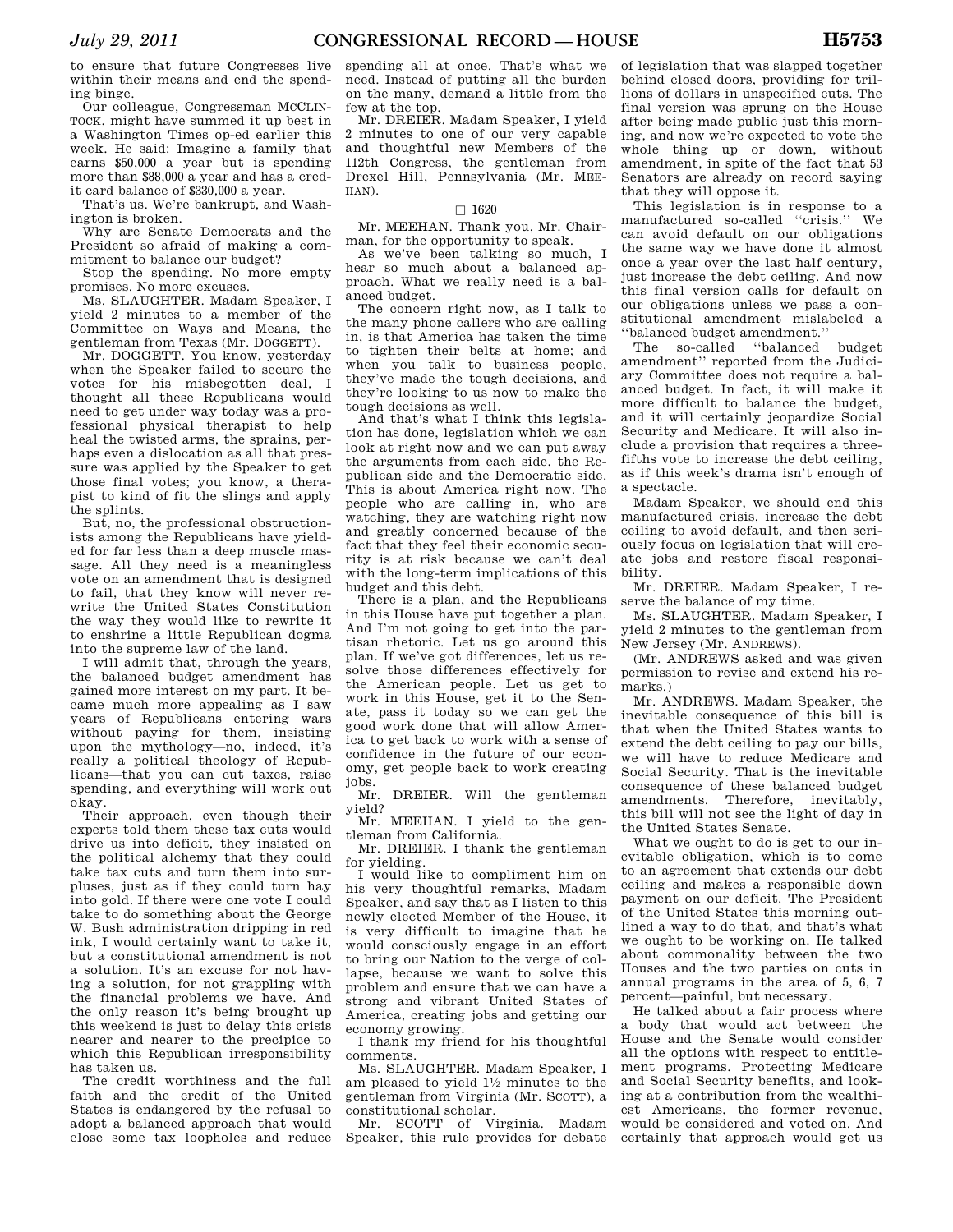out of this period of uncertainty by extending the debt ceiling for the country as was done 17 times without condition for President Reagan, seven times without condition for President George W. Bush.

This is an inevitable waste of time, this bill. It's a bad idea. Let's get on to the better idea of approaching this problem and fixing the problem for this country. Vote ''no'' on this underlying bill and this rule.

Mr. DREIER. I continue to reserve the balance of my time.

Ms. SLAUGHTER. Madam Speaker, I am pleased to yield 1 minute to yet another constitutional scholar, the gentleman from North Carolina (Mr. WATT), a member of the Judiciary Committee.

Mr. WATT. Madam Speaker, I think this may be the absolute worst resolution I have seen before this House in the 19 years I've been here. It brings to continuing debate a bill that has already been debated yesterday with an amendment, but there is only 1 minute left in the debate.

And the change that is being made requires the passage of an amendment to the Constitution of the United States in order to ever raise the debt limit again. The effect of that is that we have 1 minute—we don't even have it, the majority has the 1 minute that's left in the debate. We have no time left in the debate on our side to debate whether we will pass an amendment to the Constitution of the United States that literally holds a gun to the head of the economy of the United States of America. We ought to be ashamed of ourselves legislating in this way. This is a terrible way to legislate to provide for a constitutional amendment. If we're going to do it, we ought to at least debate it in good faith.

Mr. DREIER. I continue to reserve the balance of my time.

Ms. SLAUGHTER. I am pleased to yield 1 minute to the gentleman from Virginia (Mr. MORAN).

Mr. MORAN. Madam Speaker, this is a Republican-contrived bankruptcy.

A decade ago, the majority party inherited surpluses as far as the eye could see, and then they promptly took away the revenue that enabled us to balance our budget. They crippled this country with deep tax cuts. In fact, we have the lowest revenue that we've had at any time since before Medicare and basically at any time since before the Great Depression.

What this is going to do and the reason we oppose this is that if this were on the books, we never would have had the ability to rescue the world from the Great Depression in the 1930s; we never would have had the ability to win the war for democracy in the 1940s; we never would have created a permanent American middle class with the GI Bill that provided the working class with homes and higher education, we never would have won the race to space for the free world in the sixties; we never would have been able to establish

Medicare and civil rights legislation in the mid-sixties.

And certainly, had we been stuck in this fiscal straightjacket, President Clinton never could have raised the needed revenue to balance the budget so we never would have been able to create 20 million new jobs as we did in the 1990s, and reduce poverty, and expand the middle class, and create all those trillions of dollars of projected surpluses that the majority inherited and promptly squandered.

This bill will make us a weaker, poorer and smaller country, and that's why it should be defeated.

Mr. DREIER. Madam Speaker, at this time I am very privileged to yield 2 minutes to my very good friend from Glendale, Arizona (Mr. FRANKS).

Mr. FRANKS of Arizona. I certainly thank the gentleman.

Madam Speaker, Mr. Obama and the Democrats have constantly and consistently said we need to take a balanced approach to the debt crisis facing America, but they steadfastly refuse to even consider the one truly balanced approach to this program, that being a balanced budget amendment to the United States Constitution.

This effort today will be the second time that the House of Representatives will have passed legislation requiring a balanced budget amendment, which would actually create a permanent solution to this crisis and make sure that economic freedom can be available for Americans today and for future generations.

#### $\Box$  1630

Yet Mr. REID says he will kill this bill as soon as it comes to the Senate, or at least strip out the balanced budget amendment that's in it.

Madam Speaker, if we can get Mr. REID here and the President himself, and I guess we would have to put out an APB on the President because we can't find him. He is AWOL in this debate. But if we could, I would ask him two questions: First, what is your plan to deal with this issue? Secondly, what on earth is so radical about having a balanced budget amendment to create a permanent solution to this problem?

Now, I doubt we would get an answer, Madam Speaker. So today, we will have to do as we have done before, and we will try to proceed without them and try to do something truly historic that will save this Nation and its people from economic ruin.

Madam Speaker, long ago, right after the Constitution was finished, Thomas Jefferson said: ''I wish it were possible to obtain a single amendment to the Constitution. I would be willing to depend on that alone for the reduction of the administration of our government to the genuine principles of its Constitution; I mean, an additional article, taking from the Federal Government the power of borrowing.''

Madam Speaker, Thomas Jefferson was right. And how I wish his contem-

poraries had listened to him about the balanced budget amendment, but they didn't. Now we have a crisis of \$14 trillion facing us as a result of not having this amendment, and it could crush us in a way that no military power has ever done. And in this moment in history in America, we may get a second chance. I hope my colleagues will join us in this historic effort.

Ms. SLAUGHTER. Madam Speaker, I am delighted to yield  $1\frac{1}{2}$  minutes to the gentleman from Massachusetts (Mr. FRANK), the ranking Democrat on the Financial Services Committee.

Mr. FRANK of Massachusetts. Madam Speaker, we have a sad spectacle today of a substantive mess brought to us by a procedural bigger mess. But I can't entirely blame Speaker BOEHNER. We have seen him all week forced to retreat continually from an effort to be conservative but somewhat responsible to a position where today we have a bill that no one thinks will solve the problem because it makes as a prerequisite to raising the debt a constitutional amendment that no one thinks will pass.

I remember Speaker O'Neill when I got here, and there's one thing he and Speaker BOEHNER seem to have in common, and that's a theme song. Speaker O'Neill's theme song was ''I'll Be With You in Apple Blossom Time.'' By now, Speaker BOEHNER is entitled to take as his theme song ''It's My Party and I'll Cry If I Want To'' because his party has forced him to retreat, first of all, from the position he tried to take to get this thing done; and, secondly, from a set of promises he made procedurally. As a result of where we are today, with martial law rules and amendments being sprung and amendments not being vetted, there is no procedural promise that the Republicans made that they have left unbroken.

So we have a flawed bill, brought to us by a weakened Speaker, under an unfortunate and undemocratic process. Once it's out of the way, once whatever impulses have driven members of his own party so to undercut him are satisfied, maybe then in an adult way we can sit down and work this out.

Now, I expect to vote for something I don't like because we have to compromise, but this bill doesn't even begin to meet any kind of serious test. Mr. DREIER. I reserve the balance of

my time. Ms. SLAUGHTER. Madam Speaker, I am pleased to yield 11⁄2 minutes to the gentlewoman from Maryland (Ms. EDWARDS).

Ms. EDWARDS. Madam Speaker, I'm shocked. We spent 4 hours on the floor of the House of Representatives in January reading the Constitution, and now we get to spend a minute debating it. It's pretty amazing how much the folks on the other side value the Constitution of the United States.

I'm opposed to the rule, the bill, everything that's connected with it. We approach this August 2 deadline. The markets have closed down yet one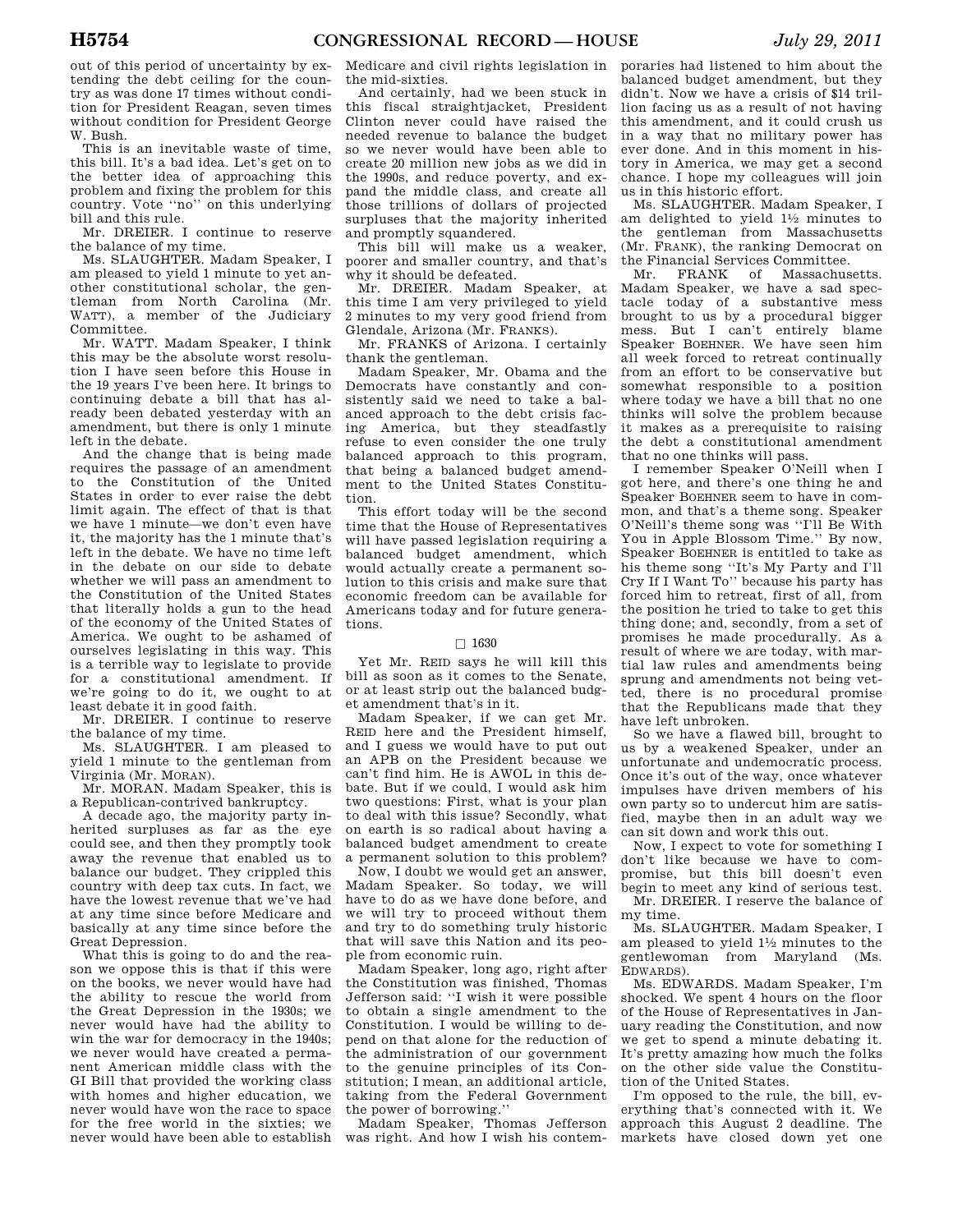more time before this weekend begins. And President Obama has been crystal clear. He said that any agreement to increase the debt ceiling has to extend it to 2013. And yet here we are considering something that the President has said is a nonstarter, the Senate has said is a nonstarter, the American people have said is a nonstarter, and here we are again debating something that will never go anywhere.

The Republican majority really should be embarrassed for the American people. They are putting everything in jeopardy and leaving nothing up to the President to decide come August 2 when this debt ceiling deadline approaches. And placing at risk our retirement security, placing at risk our ability to get credit, our ability to get a home mortgage, all of that because of this recklessness.

The bill that Speaker BOEHNER brought to the floor yesterday and this constitutional amendment that was hurriedly drafted today just to please the far right elements of the Tea Party, I can't even believe we are here today trying to satisfy the far right when we're not busy satisfying the needs of the American public and the markets around the world. Why are we voting on this plan and not one that has a fighting chance of avoiding default?

I want to say, Madam Speaker, it's time for America to get busy here, understanding that the Republican majority is ready to jeopardize our entire future and put at risk our entire future for this garbage.

Mr. DREIER. I continue to reserve the balance of my time.

Ms. SLAUGHTER. Madam Speaker, I am pleased to yield 1 minute to the gentleman from Virginia (Mr. CON-NOLLY).

Mr. CONNOLLY of Virginia. Madam Speaker, the bill proposed last night by the House Republicans set us up to fail and risk a catastrophic default. Today's gimmick is more of the same. But to win over the crowd calling for default, House Republican leadership would now make the disaster even more likely by including a constitutional amendment likely requiring a three-fifths vote to avoid any future default.

As our Republican colleagues sadly demonstrated yesterday, that threshold will be impossible to meet today and in the future. Their blind adherence to the demands of the default caucus stands in sharp contrast to the desire of most Americans who, according to every poll, are demanding a balanced compromise.

This bill is a blatant, cynical exercise in raw political muscle and nothing more. To the House Republicans bent on turning our Founding Fathers into deadbeat dads, I would respond using Speaker BOEHNER's own words from last year: Hell no, you can't.

Mr. DREIER. I continue to reserve the balance of my time.

Ms. SLAUGHTER. Madam Speaker, I am pleased to yield 2 minutes to the ative majority, to see a vote in the

gentleman from Maryland (Mr. VAN HOLLEN), the ranking member on the Budget Committee.

Mr. VAN HOLLEN. I thank my colleague.

Madam Speaker, there is a little pattern emerging here. First we had our Republican colleagues walk out of the Biden talks. And then twice they walked out of talks with the President. And then they totally rejected a proposal put forward by the Republican leader in the Senate, MITCH MCCON-NELL. And last night they said ''no'' to the proposal put forward by their own Speaker. And that brings us to where we are today.

In order to accommodate the more extreme elements of the Republican Caucus, they had to change the bill once again. Now what they are proposing is that ultimately we turn budget authority over not to the elected Representatives but to a Federal judge who would ultimately decide how we're going to deal with our budget. You talk about passing the buck, you talk about not taking responsibility, now is the time to come together to come up with a reasonable compromise, not to move the parties far apart.

The last point I want to make with regards to the deficit: We want to make sure that we have a plan, a balanced plan, to reduce the deficit. I'm just waiting for my colleagues on the other side to say that they're willing to get one penny from eliminating taxpayer subsidies to the oil companies or closing corporate loopholes for jets just one penny—for the purpose of deficit reduction. Then we'll know that they're serious about that.

The President has said let's do \$3 in spending cuts and \$1 in revenue. But apparently asking \$1 in revenue by eliminating a subsidy for the oil companies, that's too far. Oh, yes, we owe China. We need to do something about our debt to China, but asking the oil companies to take less taxpayer dollars, Federal taxpayer subsidy dollars, no, we can't do that.

Let's be serious about balancing the budget and getting the deficit under control, but let's do it in a balanced way. This proposal takes us further in the wrong direction and doesn't bring us together to solve a problem for the American people. Now is the time to get serious.

Mr. DREIER. At this time I am happy to yield 2 minutes to the gentleman from Texas (Mr. CULBERSON), a very hardworking member on the Appropriations Committee.

Mr. CULBERSON. Madam Speaker, I think it is very revealing in the debate today that the American people can see that the opposition to the proposal before the House is that we are attempting to even suggest that there be a balanced budget amendment to the Constitution, not any specific amendment.

# $\Box$  1640

We want, as a constitutional conserv-

House and the Senate on a balanced budget amendment to the Constitution, something I've coauthored since 2001. Yet the majority is strenuously objecting to that. The minority objects to our effort to control the debt and the deficit without raising taxes. They object to strong spending caps in the future, which by the way, exempts anyone over the age of 55 and under Medicare, Medicaid. They're exempt under the Paul Ryan budget; they're exempt on the proposal that Speaker BOEHNER has brought to us today.

The Speaker has attempted to find the largest possible cuts with the strongest possible enforceable budget caps that could pass a Democrat Senate in order to get it on the desk of the President before the August 3 deadline. The Speaker and this new constitutional conservative majority are doing everything in our power to avoid a default while honoring the trust that the Nation put in us in this landslide election which just occurred in November. The Nation spoke decisively in electing this new majority to the House. We were sent here to control spending, to control the size of the government, to get the government out of our lives, out of our pocket, and back within the bounds of the Constitution as designed by the Founders. And we've attempted to do that.

I applaud Speaker BOEHNER for working so diligently to find the largest possible cut that could possibly pass a temporarily liberal-controlled Senate in the very short span of time that we've got here. We would all like to get more. But if you can get 60, 70 percent of where you need to go to get the Nation back on track to a balanced budget and avoid the brick wall that lies ahead of us on August 3, we need to do so to avoid a default.

I applaud the Speaker for bringing this package to the floor and urge all the Members to support it.

Ms. SLAUGHTER. Madam Speaker, I yield 11⁄2 minutes to a member of the Judiciary Committee, the gentlewoman from Texas (Ms. JACKSON LEE).

Ms. JACKSON LEE of Texas. I thank the gentlelady very much.

Last night, the Democrats were here waiting while the Republicans could not get their own conference together. If any of you were watching the national news, it was not because we were not ready to vote and to move forward on a compromise. It was because those who believe they had a landslide victory are still talking about elections instead of talking about the American people.

This is the worst bill that any American could ever imagine in the history of this Nation. I tell you that because this bill will in fact default the American Government in 6 months, and it will not adhere to the Constitution, which says the Declaration is the promise and the Constitution is the fulfillment.

We actually have the authority, Mr. President, under the 14th Amendment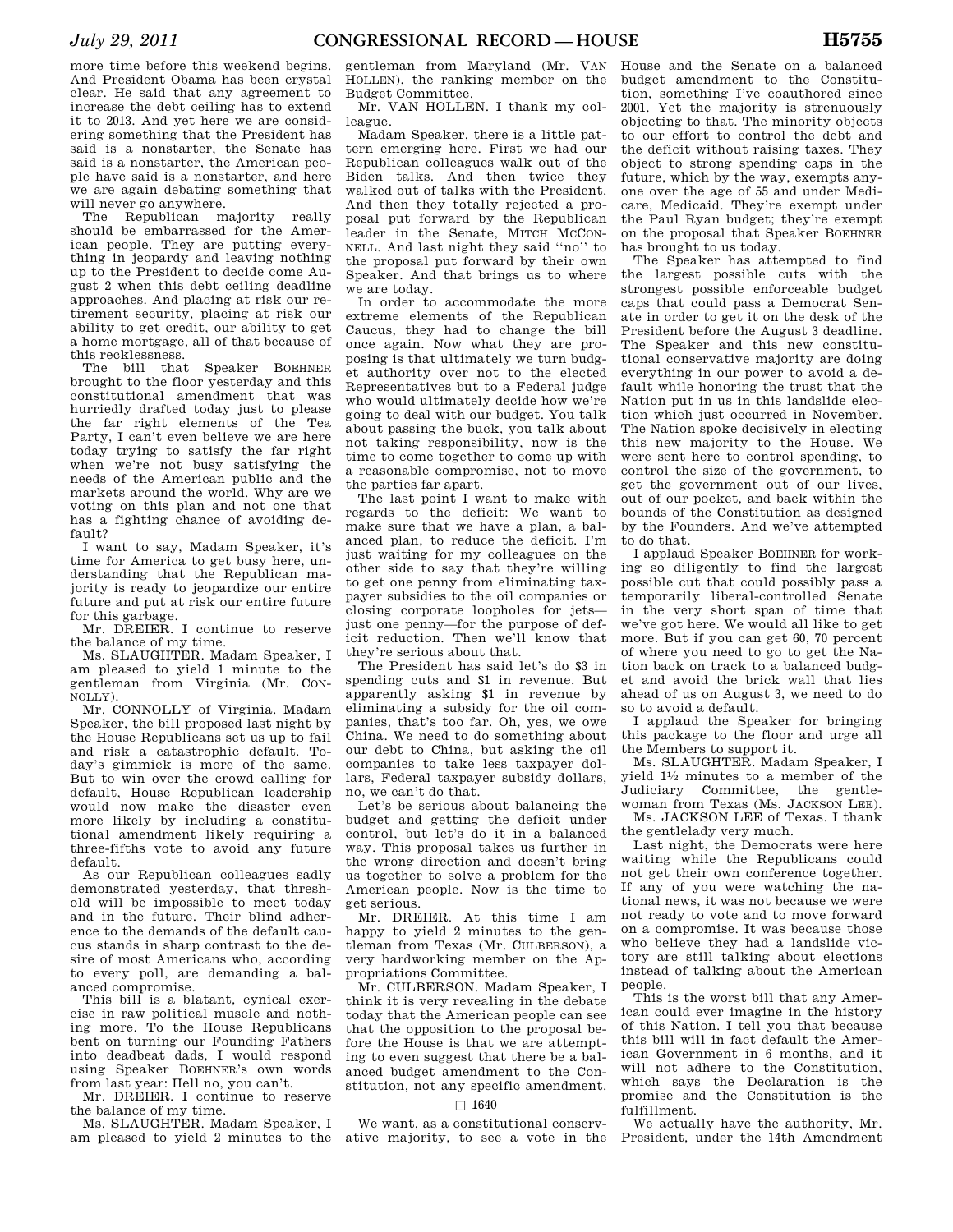to raise the debt ceiling by way of acknowledging that the public debt should always be recognized. But in this particular legislation, in 6 months if we do not cut by \$1.6 trillion and pass a balanced budget amendment, the Nation will default.

And the balanced budget amendment is not by a majority. It is 60 percent of this Congress will stop the American people from receiving their just due. We will not have Social Security. We will not have Medicaid. We will not have Medicare. In actuality, the mandate will cause us to support the Republican Study budget, which is \$9 trillion in cuts, 70 percent of discretionary funding. That means all of your Medicare, all of your Medicaid, all of your Social Security.

Madam Speaker, I ask the American people to call in and say, stop the madness and compromise. Do what is right. Mr. President, if not, raise the debt ceiling under the Constitution. You have the authority.

Madam Speaker, I rise today in opposition to the ''Budget Control Act of 2011,'' which, like the previous debt-ceiling bills introduced by my colleagues on the other side of the aisle, attempts to resolve our budget ceiling crisis by demanding sharp cuts to domestic programs that ask average Americans to make life-changing sacrifices while not asking America's wealthiest individuals and most profitable corporations to contribute their fair share.

In my lifetime, I have never seen such a concerted effort to ransom the American economy in order to extort the American public. While I support bipartisan efforts to increase the debt limit and to resolve our differences over budgetary revenue and spending issues, I cannot support a bill that unduly robs average Americans of their economic security and ability to provide for their families while constraining the ability of Congress to deal effectively with America's economic, fiscal, and job creation troubles.

The Budget Control Act of 2011 cuts \$22 billion from the Federal Budget for FY2012. Robert McIntyre, of Citizens for Tax Justice testified before the Senate Budget Committee that tax loopholes for corporations, big business owners and business investors cost the Treasury Department \$365 billion in FY2011.

We need to change the tone here in Congress. Federal Reserve Chairman Ben Bernanke said it best when he stated in a recently before the House Committee on Financial Services. ''We really don't want to just cut, cut, cut,'' Chairman Bernanke further stated ''You need to be a little bit cautious about sharp cuts in the very near term because of the potential impact on the recovery. That doesn't at all preclude—in fact, I believe it's entirely consistent with—a longer-term program that will bring our budget into a sustainable position.''

The Boehner plan does just that it will cut, cut, cut without taking into full consideration the serious cuts to Social Security, Medicare, and Medicaid. This bill is essentially a rehashed version of the same bill that President Obama promised to veto and the Senate vowed to reject. It asks for \$917 billion in cuts from domestic spending for a \$900 billion increase in the debt ceiling, while demanding

nothing in revenue from the nation's wealthiest. This is nothing more than a ransom note, irresponsibly raising the debt ceiling for only a few months so that in just a short period of time, the American public will be hit again for \$1.6 trillion in cuts from Social Security, Medicare, Medicaid, and veterans benefits. Anyone who believes that this plan will not result in a serious cut to Social Security should consider this . . . Social Security represents 20 percent of all federal spending, making it unrealistic to think such large cuts in mandatory spending will not affect Social Security benefits.

I state here today that the Boehner proposal is ill-conceived and fails to offer a balanced approach to decreasing the deficit. Instead of requiring shared sacrifice, the Boehner plan places the entire burden on the backs of seniors, the middle class and our nation's most vulnerable citizens, while doing nothing to close corporate tax giveaways and increase taxes on those most able to afford them.

The Boehner plan calls for large cuts in discretionary programs of \$1.2 trillion over the next 10 years through strict new spending caps. Most experts predict that the first round of cuts would target discretionary programs, including education, infrastructure, job training and law enforcement. The Boehner plan would then require an additional \$1.8 trillion in savings to be identified by the end of the year as a condition for raising the debt ceiling again at that time. Given the magnitude of these additional required savings, it would result in deep draconian cuts in federal entitlement programs such as Social Security, Medicare and Medicaid. A repeal of health reform's coverage expansions. And a dramatic reduction in safety net programs for vulnerable Americans, such as food stamps and unemployment and disability insurance. This is unacceptable, and each is avoidable if corporations and the wealthy are required to shoulder a fair share of this burden.

The Speaker's plan requires a vote on an illadvised constitutional balanced budget amendment in both chambers of Congress by the end of this year. The details surrounding exactly which proposed constitutional balanced budget amendment will be voted on are unclear. However, earlier proposals that have appeared in the House of Representatives, including H.J. Res. 1, would have a devastating impact on discretionary spending and on our modest economic recovery.

Passing an amendment to the Constitution is one of the most serious processes the United States Congress can undertake, requiring a two thirds supermajority of support in both the House and Senate and ratification by three fourths (3⁄4) of the States. The Founders purposely made the amendment process a long and arduous one. Do my Republican colleagues really expect Congress to capriciously pass an amendment altering our nation's founding document on such short notice; an amendment that will fundamentally change our country without reasonable time for debate; without the opportunity for a hearing or questioning of witnesses; without any reports as to what impact it may have?

By tying the fate of whether the United States pays its debt obligations to the historically prolonged Constitutional amendment process, the Republicans who support this bill have demonstrated, at this critical juncture in American history, that they are profoundly irresponsible when it comes to the integrity of our

economy and utterly bereft of sensible solutions for fixing it.

The Speaker's plan will result in for \$2.7 trillion in deficit reduction and a \$2.5 trillion increase in the debt limit in two stages, with the two debt ceiling increases being conditioned upon enactment of an initial set of spending, cuts and a later, second deficit reduction measure.

I do not believe that Congress should yield its authority to what amounts to a Commission. BOEHNER's plan creates a 12-member joint congressional committee to develop a plan for an additional \$1.8 trillion in deficit reduction that Congress would vote on in December. In addition the Speaker's plan authorizes the president ito submit a \$900 billion increase in the \$14.3 trillion debt ceiling immediately after enactment of this bill, and a \$1.6 trillion increase if the \$1.8 trillion deficit reduction measure is enacted. Both debt limit increases would take effect automatically unless Congress enacted resolutions of disapproval. The Speaker's plan also requires the House and Senate to vote by the end of the year on a balanced budget amendment to the Constitution. As I have stated before this will tie the hands of Congress.

Finally, as noted above, the Boehner proposal provides only a short-term extension of the federal debt ceiling. This means that the gridlock that now prevails in our government will continue for the remainder of the 112th Congress. According to the Center on Budget and Policy, recent reports have suggested that rating agencies will downgrade the U.S. credit rating if the Boehner proposal is enacted. This would result not only in higher interest costs to the federal government but also would raise the interest rate paid by individuals and families on car loans, credit cards and mortgages throughout the United States. Taken together, all of these factors would undermine the nation's fragile recovery.

There has been a theme this Congress of focusing on cutting programs that benefit the public good and for the most at need, while ignoring the need to focus on job creation and economic recovery. This bill is wasting a tremendous amount of time when we should be focused on paying our nation's bills and resolving our differences!

In my district, the Texas 18th, more than 190,000 people live below the poverty line. We must not, we cannot, at a time when the Census Bureau places the number of American living in poverty at the highest rate in over 50 years, cut vital social services. Not in the wake of the 2008 financial crisis and persistent unemployment, when so many rely on federal benefits to survive, like the Supplemental Nutrition Access Program (SNAP) that fed 3.9 million residents of Texas in April 2011 or the Women, Infant, and Children (WIC) Program that provides nutritious food to more than 990,000 mothers and children in my home state.

In 2009, there were 43.6 million Americans living in poverty nationwide. According to the 2010 Federal poverty threshold, determined by the U.S. Census, a family of four is considered impoverished if they are living on less than \$22,314 per year.

Children represent a disproportionate amount of the United States' poor population.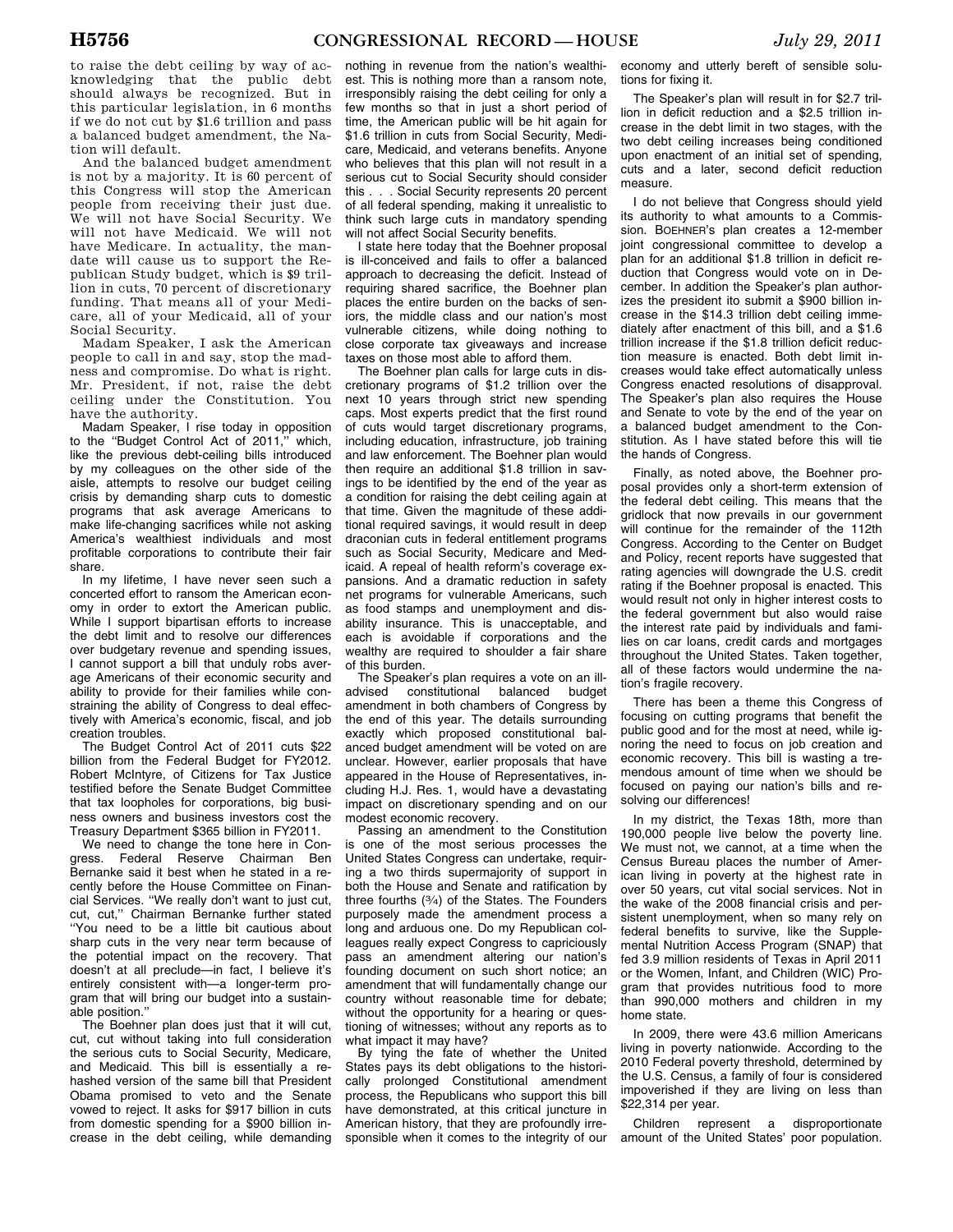state struggle with food insecurity. There is no doubt that we must reduce the national debt, but my Republican colleague's desire for instant gratification through deep spending cuts to benefits, Medicare, Medicaid and Social Security is reckless and threatens the financial security of millions of Americans.

Instead of closing corporate tax loopholes to reduce the deficit, the Budget Control Act cuts discretionary spending, and requires Congress to draft proposals to cut at least \$1.8 trillion from Medicare and Social Security. This is an outrage, and an insult to the American dream.

Forcing Congress to draft plans to cut 1.8 trillion from Medicare and Social Security forces Members to disregard the best interests of their constituents. Medicare guarantees a healthy and secure retirement for Americans who have paid into it for their entire working lives. Protecting Medicare represents the basic values of fairness and respect for our seniors, including the 2.9 million Texans who received Medicare in 2010.

Any cuts to Medicaid would be just as damaging. Harris County has one of the highest Medicaid enrollment records in Texas. Limits and cuts to Medicaid funds would significantly hurt the citizens of Texas's 18th District. Harris County averages between 500,000 and 600,000 Medicaid recipients monthly, thousands of people who may not have access to healthcare should Congress sacrifice Medicaid to cut spending.

Yes, we must take steps to balance the budget and reduce the national debt, but not at the expense of vital social programs. It is unconscionable that in our nation of vast resources, my Republican colleagues would pass a budget that cuts funding for essential social programs. Poverty impacts far too many Americans and social safety nets provide these individuals with vital assistance.

Perhaps my friends on the other side of the aisle are content to conclude that life simply is not fair, equality is not accessible to everyone, and the less advantaged among us are condemned to remain as they are, but I do not accept that. That kind of complacency is not fitting for America.

As we continue to discuss the necessity of increasing our debt ceiling, I have heard the concerns of many of my constituents and the American people regarding the size of our national debt and the care with which taxpayer money is spent. I, too, am concerned about these issues; for to burden future generations of Americans with tremendous amounts of debt should not be a way to avoid our fiscal responsibilities to the American people. However, the task of resolving our debt ceiling crisis must take precedence over other concerns, including political ideology. The game is up, and the American people understand that increasing the debt ceiling has nothing to do with any new spending and everything to do with paying off the obligations that we have already agreed to and promised to pay.

Prior to the existence of the debt ceiling, Congress had to approve borrowing each time the federal government wished to borrow money in order to carry out its functions. With the onset of World War I, more flexibility was

needed to expand the government's capability to borrow money expeditiously in order to meet the rapidly changing requirements of funding a major war in the modern era.

To address this need, the first debt ceiling was established in 1917, allowing the federal government to borrow money to meet its obligations without prior Congressional approval, so long as in the aggregate, the amount borrowed did not eclipse a specified limit.

Since the debt limit was first put in place. Congress has increased it over 100 times; in fact, it was raised 10 times within the past decade. Congress last came together and raised the debt ceiling in February 2010. Today, the debt ceiling currently stands at \$14.3 trillion dollars. In reality, that limit has already been eclipsed, but due to accounting procedures by Treasury Secretary Geithner, the debt limit can be artificially avoided until August 2nd.

Congress must act now in order to avert a crisis. Never in the history of America has the United States defaulted on its debt obligations.

We must be clear on what this issue means for our country. America has earned a reputation as the world's most trusted borrower. United States Treasury bonds have traditionally been one of the safest investments another country or investor could make. For investors around the world, purchasing a U.S. Treasury bond meant that they held something virtually as safe as cash, backed by the full faith and credit of the United States government.

In turn, with the proceeds from the bonds, the federal government of the world's largest economy is able to finance its operations. If the United States defaults on its debt obligations, the financial crisis that began in 2008 would pale in comparison, according to economic experts. The ensuing economic catastrophe would not only place the U.S. economy in a tailspin, but the world economy as well.

The fact that Congress, a body that typically has its fair share of political battles, has never played political chicken when it came to raising the debt ceiling should give us all pause, and is a testament to the seriousness with which we must approach this issue. However, this lime around, my Republican colleagues have created an impasse based upon an ideological commitment to spending cuts. While I understand and share the concern of my Republican colleagues with respect to deficit spending, and will continue to work with them in order to find reductions, now is not the time to put ideology over pragmatism. The reality is that, on August 3rd, the United States will begin to default on its debt obligations if the debt ceiling is not raised.

This unnecessarily places the American public and the economy between a rock and a hard place. Either Congress sides completely with the radical agenda of the Tea Party, which in the irresponsibly pulls the chair out from under the average American while polishing the throne of the wealthiest.

This detour into a spending debate is as unnecessary as it is perilous, as increasing the debt ceiling does not obligate the undertaking of any new spending by the federal government. Rather, raising the debt limit simply allows the government to pay existing legal obligations promised to debt holders that were already agreed to by Presidents and Congresses, both past and present.

Moreover, the impending crisis would have already occurred were it not for the extraor-

dinary measures taken by Treasury Secretary Timothy Geithner, including the suspension of the investment in securities to finance the Civil Service retirement and Disability Fund, as well as the redemption of a portion of those securities already held by that fund.

If the United States defaults on its obligations on August 3rd, the stock market will react violently to the news that for the first time in history, America is unable to keep its promises to pay. Not once in American history has the country's full faith and credit been called into question.

Once America defaults, investors who purchase U.S. bonds and finance our government will be less likely to lend to America in the future. Just as a person who defaults on a loan will find it harder to convince banks to lend them money in the future, a country that defaults on its debt obligations will find it harder to convince investors to lend money to a government that did not pay.

Showing the world that the United States does not pay its debts makes the purchasing of that debt less desirable because it requires the assumption of more risk on the part of the investors. The proponents of this bill are putting the country at serious risk of losing its status as the world's economic superpower. Our allies will lose faith in our ability to manage global economic affairs. Our status in the world will be diminished, which will undermine our leverage on the world stage that allows us to command the respect and compliance of other nations when it comes to decision-making. This bill will reduce America's ability to compete with a surging China.

Furthermore, any investors that do continue to purchase U.S. Treasury bonds will demand much higher interest rates in order to cover the increased risk. Once a default occurs, investors figure that the chance of the United States defaulting again is much greater, and will require the government to pay higher rates of interest in order to make the loan worth the risk for investors to take on.

Imagine the impact on our stock market if we do not pay our debts. As we have seen throughout the recent financial crisis, a bad stock market hurts not only big businesses and large investors on Wall Street, but small businesses and small investors as well. Families with investments tied to the stock market, such as 401(k)s, pension plans, and savings, will once again see the value of their investments drop. The American people are tired of the uncertainty of the value of their retirement accounts. We must not allow another wild fluctuation to occur due to default and add to the uncertainty still lingering in the minds of citizens.

The Speaker's plan is a short term fix for a long term issue. It is a patch rather than a proper repair. BOEHNER's plan requires that Congress address debt ceiling once again in a short span of time, which will once again lead to market uncertainty in a time when we are trying to rebuild our nation. This plan is not good for Wall Street and it is not good for the American people. The Speaker's bill is a short-term debt limit increase that will only ensure that Congress will go through this exact same standoff again in the next few months. Short-term proposals risk further uncertainty and the potentially damaging downgrade of the U.S. credit rating. The markets have made it clear that a short-term extension is not sufficient and could result in very serious consequences. While Democrats support deficit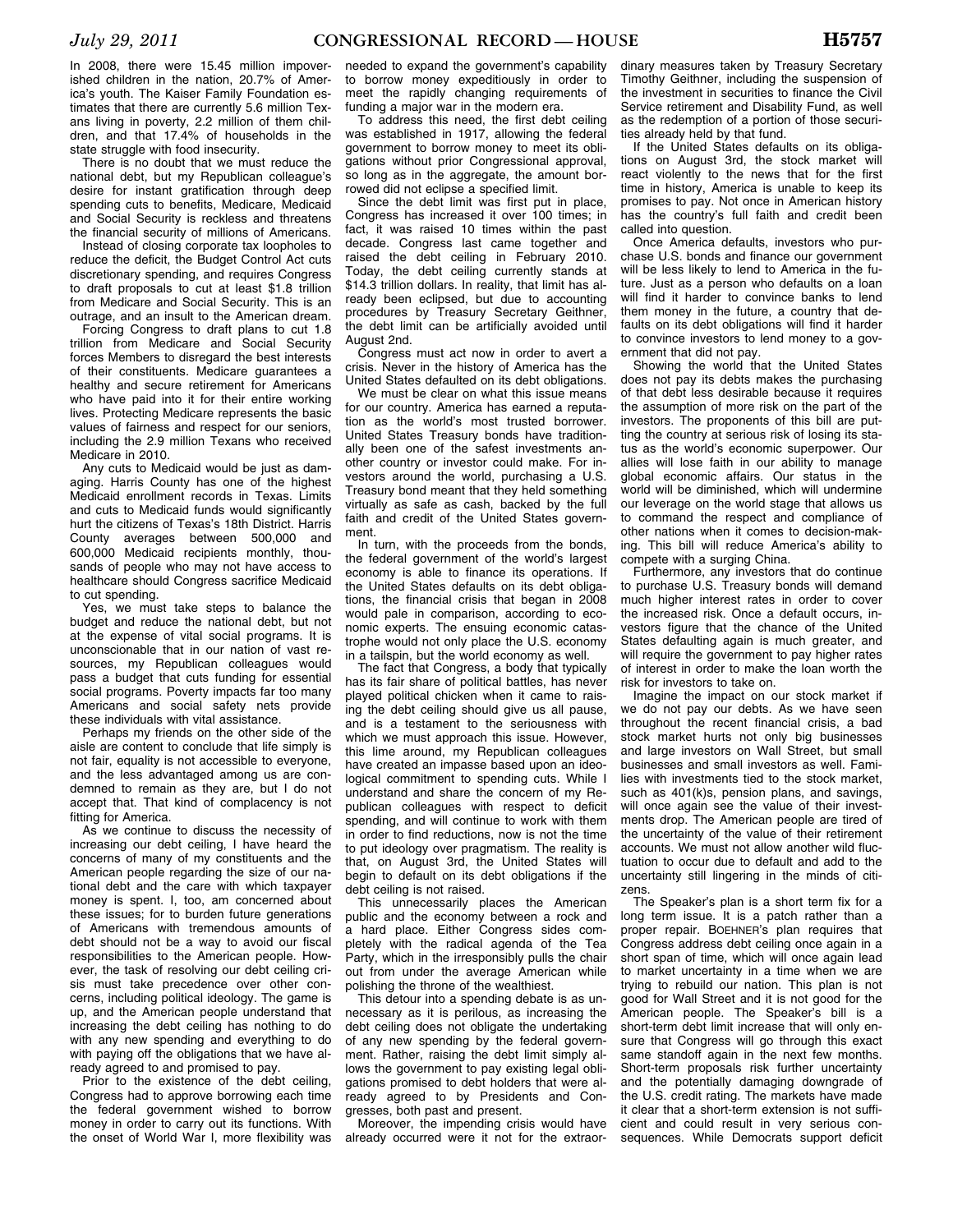reduction, we support doing it in a balanced way that provides certainty to the economy.

As if another stock market crisis were not enough, the housing market would take another hit if America defaulted. Higher mortgage rates in a housing market already weakened by default and foreclosures would cause a further depression of home values, destroying whatever equity families might have left in their homes after the housing crisis. Moreover, the long-term effects would reduce spending and investment in the housing market.

Increasing the debt ceiling is the responsible thing to do. Congress has already debated and approved the debt that an increased ceiling makes room for. However, my Republican colleagues have chosen to use this as an opportunity to hold the American people hostage to their extreme agenda.

Even prominent Republicans like Senator JOHN MCCAIN and Christine Todd Whitman have criticized the radical elements of their party who insist upon holding up the entire political process in order to flaunt their extreme, irrational, and unrealistic ideology. Senator MCCAIN has called the Tea Party's stance and the way they have conducted themselves during this manufactured crisis ''bizarre,'' and I am inclined to agree. Their agenda for this country is even too radical for Speaker BOEH-NER, with the Tea Party vowing to reject their leader's own bill.

They live in a world that is not the world that the American people live in. In their world, they believe that taxes are always too high, even on people making over a billion a year in a struggling economy; that any increase in revenue is fundamentally wrong, even if it comes from large corporations who use tax loopholes at the expense of our job-creating small businesses; that investing anything in our economic future above tax revenues is impermissible, even in the midst of an economic downturn; and that tax cuts for the wealthy are always the nation's top priority, even at the expense of people that depend on Social Security, Medicare, Medicaid, and veterans benefits to survive.

These beliefs place them on the fringe of American society, and yet due to the nature of our political process, they have held up the entire government and placed our economy on the precipice of a turbulent second recession.

If Congress cannot find a resolution then Congress will open the possibility that the President may invoke the Fourteenth Amendment to the United States Constitution, Section four, which states ''the validity of the public debt of the United States . . . shall not be questioned.'' The argument can be made that if Congress will not resolve our nation's pending default then the President, to protect the interest of our nation, must act. The President would then have to consider his powers under the Fourteenth Amendment which may grant him the authority to raise the debt ceiling, on his own, through executive order if Congress fails to raise the debt limit by the August 2, 2011 deadline. As a body we should not place the President or our country in this position.

For those reasons, I urge my colleagues to consider the constituents in their home districts who would be hurt by this bill. I urge my colleagues to return to the world in which the vast majority of Americans live; a world in which our shared destiny is determined by reasonable minds and good faith efforts to compromise. Federal Reserve Chairman Ben

Bernanke warned that defaulting could ''throw the financial system into chaos," and "destrov the trust and confidence that global investors have in Treasury securities as being the safest liquid assets in the world.''

Instead of injecting ideological spending cuts and Constitutional amendments into the traditionally non-political business of raising the debt ceiling, we must work quickly to pass a bill that makes good on our debt obligations and restores confidence in American credit.

ANNOUNCEMENT BY THE SPEAKER PRO TEMPORE The SPEAKER pro tempore. Members are reminded to direct their remarks to the Chair.

Mr. DREIER. Madam Speaker, at this time I am very pleased to yield 1 minute to one of our thoughtful, hardworking new Members of this Congress, the gentleman from Manchester, New Hampshire (Mr. GUINTA).

Mr. GUINTA. Thank you, Mr. Chairman, for yielding.

What I want to say to the American people is: Let's stop the spending. Let's not call the President or the Congress to say stop this madness. Call this body and say: Stop the spending. Because we have a \$14.3 trillion debt. We have a \$1.6 trillion deficit. Most Americans know and appreciate that that is not sustainable.

We today, through the will of the House and the work over the course of this week and past several weeks, have a piece of legislation that is responsible in that it cuts spending, caps future spending, requires a balanced budget amendment, so the country can finally have a voice—have a voice in how people in this body spend taxpayer dollars.

It's time for us to tell the American people the truth about how their money is being wasted. It is time to stop that spending. It is time to get responsible and serious. And we are here to do that. Not just my freshman class, but this Congress is here to do that. And I ask my friends from the other side to join us in that fight to protect taxpayers and vote for this bill.

Ms. SLAUGHTER. I am pleased to yield 11⁄2 minutes to the gentlewoman from Ohio (Ms. KAPTUR).

Ms. KAPTUR. I thank the ranking member, Ms. SLAUGHTER, for her generosity.

I advise my colleagues, budgets will balance when people go back to work. I rise against this amendment, the rule, and the underlying bill as ''inartful'' dodges from necessity. When a patient is weak, do you pull out their intravenous feeding tubes, or do you help them recover? Do you do everything possible to build their strength, or do you keep shutting off their oxygen machine?

America's economy is struggling to grow after the deep Bush recession triggered by his bailout of Wall Street abuse, two wars, and trillions in tax cuts to the super-rich who, by the way, didn't create any jobs with it. Revenues to our Federal Government have fallen over \$400 billion a year due to unemployment. That's \$4 trillion over a decade. So what does the majority do to the patient? They pull out the tubes, and they now shove them down the elevator chute.

Never before has any political party chosen to hurt America when she was recovering by edging her toward default. Their dangerous behavior has already caused hundreds of billions of dollars of losses in the stock market, pension funds and annuities. Social Security and Medicare checks are threatened, and economic growth and jobs are stalled due to all this uncertainty in the markets.

Madam Speaker, America needs a Congress and President that focus on economic recovery and job creation. Budgets will balance when people go back to work. To delude oneself the cause is otherwise is to take America down the proverbial black hole. Jobs are the answer—not more dodges, not pushing the patient down the shaft, and not proposing amendments that truly dodge the real question, which is full economic recovery for the people of this country.

Mr. DREIER. Madam Speaker, may I inquire of my good friend from Rochester how many speakers she has remaining.

Ms. SLAUGHTER. I believe I have two.

Mr. DREIER. In light of that, I continue to reserve the balance of my time.

Ms. SLAUGHTER. I am pleased to yield 11⁄2 minutes to my colleague from New York (Mrs. MALONEY).

Mrs. MALONEY. I thank the gentlelady for her leadership.

I rise in opposition to the Republican rule.

We have all been getting numerous phone calls from our constituents who are rightly worried that the interest rates will be going up on their homes, on their cars, on their student loans, because they see that this Congress is in chaos. Already since last Friday, shareholders in U.S. markets have lost over \$400 billion in value just due to the uncertainty and the lack of action. Our constituents' retirement funds have been taking a hit—and will continue to until this issue is decided. We have less than 4 days.

We must stop this ''Republican roulette'' and get to work on a plan that is realistic, that can pass both Houses. This is a dangerous game, putting forward a partisan bill that, each time it comes back, is more partisan, appealing to a narrower sliver of America.

Madam Speaker, we need to revisit a clean vote on the debt ceiling—as we have done 78 times since 1960. If we don't, the President should do his constitutional duty and raise the debt ceiling on his own under the authority of the 14th Amendment. The Republican leadership has walked out on President Obama, on Vice President BIDEN, on MCCONNELL, and even their own leader, BOEHNER. Then they want us to revisit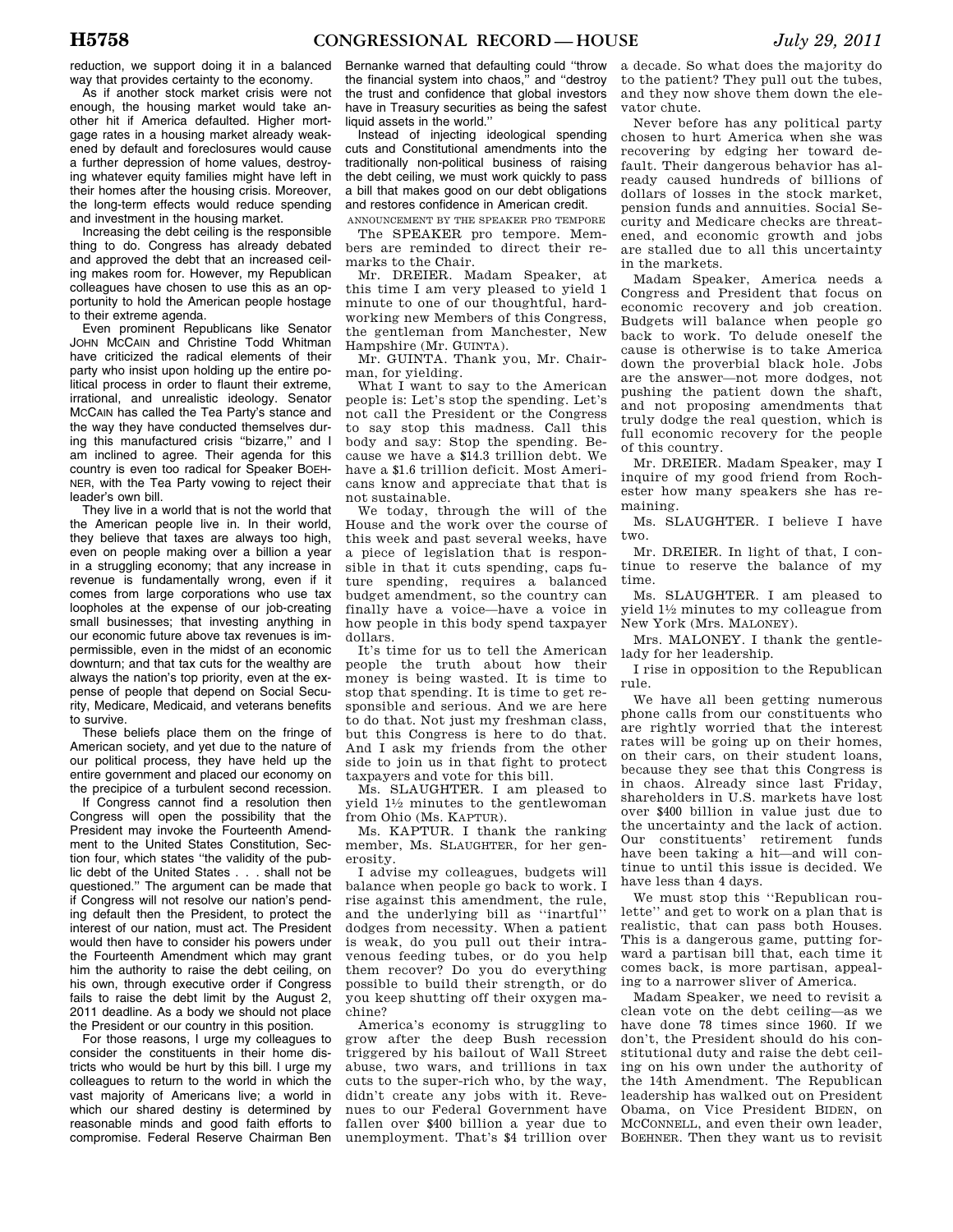this in 6 months and put the economy in uncertainty. This is the wrong direction.

## I urge a ''no'' vote.

#### $\Box$  1650

Mr. DREIER. I continue to reserve the balance of my time.

Ms. SLAUGHTER. Madam Speaker, I am pleased to yield 1 minute to the gentleman from New Jersey (Mr. ROTH-MAN).

Mr. ROTHMAN of New Jersey. I oppose the Republican default bill because it will lead to drastic cuts to Medicare and Social Security. Also, I oppose the Republican default bill because it protects tax breaks and loopholes for those Americans who make millions and billions of dollars in income per year. I oppose the Republican default bill because it calls for another default summit, another default crisis, in 6 months, thereby undermining the certainty that American businesses, investors, and families need to create jobs and move our country forward.

With only a short-term increase under the Republican default bill, the full faith and credit of the United States will once again be held hostage to the differences in Washington. The Republicans' short-term plan that creates uncertainty will result in billions of dollars in increased interest rates that will hurt every single American and will hurt our country.

I urge my Republican colleagues to join with the Democrats, to join with President Obama in creating a balanced plan with shared sacrifice that solves our debt crisis and eliminates this cloud hanging over our economy.

Mr. DREIER. Madam Speaker, at this time I am happy to yield 1 minute to the former mayor of one of the 10 most livable cities in the United States of America, the gentleman from Rogers, Arkansas (Mr. WOMACK).

Mr. WOMACK. I thank the gentleman for yielding some time.

On my way over to the Capitol this afternoon, I was accompanied by some young people from back in my district, Payson and McKenna from Mena, Arkansas, and Adam and Grace Anne from Fayetteville, Arkansas; and we were having a conversation about the debate that's going on right now in Washington, the debate about the debt ceiling. I explained to these young people that the current debt of the United States of America, their share of that current debt, is well into the mid- \$40,000 range, \$46,000-or-so of debt.

It is for this very reason that we are proposing what we are proposing, because the only way to keep this debt on these innocent young people from soaring to greater and greater levels, to an area that they can no longer afford, is to restrain, constrain government; and the only sure way to do that, the only guaranteed enforcement mechanism that I know that can accomplish that very thing is a balanced budget amendment.

So on behalf of these young people and on behalf of young people across America, let's quit piling more and more debt on our children and grandchildren. Let's pass the rule. Let's pass this bill.

Ms. SLAUGHTER. Madam Speaker, I am pleased to yield 1 minute to the gentleman from Georgia (Mr. SCOTT).

Mr. DAVID SCOTT of Georgia. In my 1 minute, I want to make a special appeal that we pay close attention to what I consider the most devastating, damaging part of this bill, and that is what we are doing and what the Republicans are doing to Social Security, to Medicare, and to Medicaid.

In this bill, it requires that we set up a joint select committee. There are no protections in here. And it says in order for us to give the raise to the debt ceiling, we must concur and cut \$1.6 trillion from the budget from discretionary funding. The Center for Policy and Budget Priorities has said that since 80 percent of the discretionary areas come from Social Security, Medicaid and Medicare, it doesn't take a genius to know that we're talking about drastic cuts in this area, and they will come out to a tune of about a thousand dollars for each recipient.

Now, I don't know about you all, but we have some people in this country who are hanging on by their fingernails. We have widows, we have seniors, we have youngsters who are depending upon Social Security, depending upon Medicare; and to say that in this measure that we will make these drastic cuts in Social Security and Medicare is totally irresponsible, and for that reason let us vote this measure down.

Mr. DREIER. Madam Speaker, I continue to reserve the balance of my time.

Ms. SLAUGHTER. I yield 1 minute to the gentleman from California (Mr. COSTA).

Mr. COSTA. Madam Speaker, this rule and the bill will further drive a wedge between the two parties rather than bringing us closer to an agreement, which we must have. It's been a week since the bipartisan discussions over the \$4 trillion ''grand deal'' broke down, and we've seen little progress toward a solution since then.

Missing in today's debate is a bipartisan approach toward our Nation's fiscal health. We must have a bipartisan approach. We can cut through the partisan rhetoric with a balanced package. For me, that means implementing the Simpson-Bowles recommendations to reduce spending by \$4 trillion over the next 10 years, lowering tax rates, ensuring solvency of Medicare and Social Security, and stabilizing our debt.

The House should also consider a clean balanced budget amendment, H.J. Res. 2, which says the country can't spend more than it takes in. This amendment and the Simpson-Bowles recommendations must be coupled with a debt limit increase to get us through the next 18 months.

It's time for cooler heads to prevail. With the clock ticking down, our Nation's first-ever default is at hand. We

cannot afford to wait a minute longer. Default is not an option.

Mr. DREIER. I continue to reserve the balance of my time.

Ms. SLAUGHTER. Madam Speaker, I am pleased to yield 2 minutes to the gentleman from Massachusetts, ranking Democrat on the Energy and Commerce Committee, Mr. MARKEY.

Mr. MARKEY. I thank the gentlelady.

The Republican Party deficit plan is very simple:

Number one, send the financial markets into a nose dive.

Number two, drive up costs for home mortgages, student loans, and credit cards.

Number three, spook businesses to stall job growth, bringing the Nation to the brink of economic collapse.

Number four, repeat it all again and again until election day 2012.

The Republicans don't want compromise; they want capitulation. The Republicans have brought to the floor a constitutional amendment to balance the budget that's going nowhere. It is phony. But there's another sinister constitutional amendment being debated here, it's very real; and it will cause our country to default on its obligations.

Amendment 14, section 4, of the Constitution says: ''The validity of the public debt shall not be questioned.'' But this bill would change the Constitution forever—forever.

Under this Republican bill, our country would be pushed into defaulting on our obligations. The Republican Party would turn the 14th Amendment from a guarantee into a question mark. Now, under the Republican bill: ''The validity of the public debt shall be questioned.'' That is what they are doing this weekend.

This is unacceptable and would have a disastrous effect upon our economy and the middle class. The only way to end this historic nightmare is to resolve another massive deficit, the leadership deficit in the Republican Party. We must vote down this constitutional amendment, which will have us not honoring the full faith and credit of the United States which was built into the 14th Amendment of our United States Constitution. They are amending that Constitution here this evening. They are leading us to a default which will be a violation of that Constitution.

Mr. DREIER. I continue to reserve the balance of my time.

Ms. SLAUGHTER. Madam Speaker, I am very pleased to yield 1 minute to the gentlewoman from California, the Democrat leader, Ms. PELOSI.

Ms. PELOSI. I thank the gentlelady for yielding and commend her and her colleagues on the Rules Committee for their important work in bringing legislation to the floor.

Madam Speaker, the clock is ticking. The clock is ticking on the need for us to raise the debt ceiling so that we do not default on our past obligations, that we uphold the full faith and credit of the United States of America.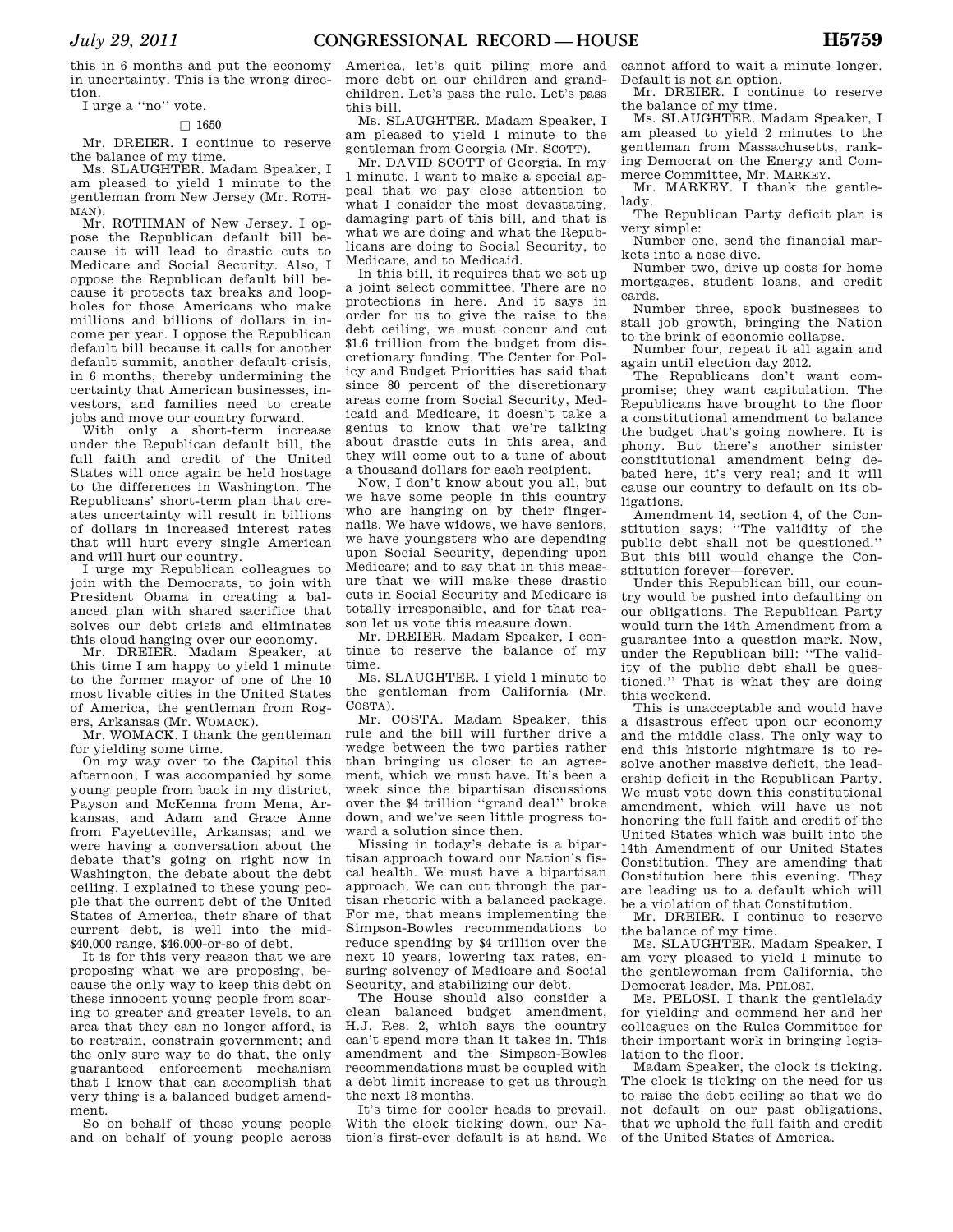#### $\square$  1700

As we continue this debate today, one thing is very clear to me. If our goal were to find deficit reduction in a balanced, bipartisan way, we could certainly do that. We've had models by Simpson-Bowles. We've had the Gang of Six. We've had the President's conversations with Speaker BOEHNER. We could find a path to very serious deficit reduction, but I think it has become very clear that that is not the goal of the Republicans in the House of Representatives.

They keep moving the goalpost, making it very evident that their goal is to reduce the public role in the lives of the American people. That's why, in other legislation on the floor, like the Interior bill that has been debated, you see the abandoning of clean air standards, clean water, food safety. I've said before I come to this Congress as a mother and a grandmother. We all want to do the best for our children personally, but we need a public role in their education and, again, in clean air, clean water, food safety. We can't do that for ourselves, but part of the Republican plan is to unravel 50 years five decades at least—of bipartisan progress on behalf of America's middle class families.

Flatout, this bill and the other bills accompanying it will end Medicare, will end Medicare, will say to seniors, You will pay more for your health care costs to get less so that we can give tax subsidies to Big Oil. We will say to those families, We're going to cut Medicaid. What that means to seniors in nursing homes is that we will give tax breaks to corporations sending jobs overseas. We will say to the young people, You're going to pay more for your college loans so that we can give tax cuts to the people at the highest end.

We all know that we have to participate in reducing the deficit. Everybody has to ante up. Why is it that the Republicans insist on having the middle class pay the price so that the high end is off the hook?

If we are concerned about addressing the problems of the American people, we would end this debate. This bill is going nowhere. It is a total waste of time. Every day that we spend on these wastes of time that are not going anywhere is another day we are not talking about the highest priority of the American people, which is job creation, job creation, job creation. That is their priority. We have an obligation to reduce the deficit and get on with it so we can create jobs.

If we are concerned about the economic security of the American people and their families, we must recognize that, since the Republicans' most recent walking away from the table they've done it on more than one occasion, but last Friday the Speaker and the Republicans walked away from the table—the stock market has dropped 483 points, and the American people have lost over \$400 billion in their personal assets, \$400 billion. Every day that goes by and if the market goes down any more, it comes right out of what the American people have in their 401(k)s, in their pensions and other pensions, and in their savings for their children's educations.

I remember when we had the debate on TARP. We cooperated with President Bush at that time to bring legislation to the floor. It was very unpopular. It was probably the most unpopular vote any of us will have to take, but we were on the brink of a financial crisis, and we had to act; but the Republicans did not step up to the plate, and the market went down 777 points the next day.

Is that what they're waiting for, for the market to go down not 485 points in the last few days but hundreds of points more, diminishing the personal assets and wealth of the American people? I certainly hope not.

When the Speaker walked away and he made his statement, Speaker BOEH-NER, our Speaker, said that we couldn't reach agreement, words to that effect, that we couldn't connect because we have different visions of America. I believe the Speaker when he speaks, but I don't believe we have different visions of America.

President Obama's vision of America is one where we are committed to the education of our children so they can reach their personal fulfillment and so our country through innovation can continue to be number one—committed to creating jobs, good-paying jobs, for America's workers. I think that vision is the vision of the American people, the high ground of where we share values: in the education of our children, jobs for our workers, in the dignified retirement and health security for our seniors, and in the personal safety and national security of our people—all done in a fiscally sound way.

I think that that's common ground on the high ground of values. If you believe that, if you agree with those values, as I think Speaker BOEHNER must agree with President Obama on that vision of America, you couldn't possibly vote for any of the legislation that the Republicans are bringing to the floor in these few days—you couldn't possibly because they do undermine the education of our children, the financial and health security of our seniors. The deep cuts early on hurt the economic recovery and the creation of jobs. This isn't done in a fiscally sound way as we've taken revenue off the table. Fifty-seven percent of the American people at least think we should have a balanced, bipartisan agreement to end this default and to do so in a way that doesn't take us down this path again.

So let's be clear. What is on the floor today is a balanced budget. Balanced in what way? Balanced in whose favor? It looks like a seesaw to me in favor of the ''haves'' at the expense of a great middle class in our country. It must be rejected.

For every day that we waste on another Republican ideological ploy or

scheme is another day that we are not creating jobs. Since the Republicans took office, which is over 200 days ago—last Saturday it was 200 days, going on 207—the only bills that they have brought to the floor which they claim to be jobs bills are not job creators; they are job losers. H.R. 1 loses about 700,000 jobs—H.R. 2, a similar number; H.R. 34, a similar number with nearly 2 million jobs lost. Almost 10,000 jobs a day they're losing. Their infrastructure bill that they have brought in to committee—they haven't voted on it yet, thank God—is estimated to lose another 700,000 jobs when it's supposed to be the big job creator. Even the Chamber of Commerce has rejected it as something that will not only not create jobs but will lose current jobs.

So let's get on with the business of job creation. Let's really be honest about what we're here to do in terms of deficit reduction and not use it as an engine for the destruction of the public role that is so important in the defense of our country, in the health of our children, in the security of our seniors and their retirements, and in the vitality and innovation of our economy and again, do it in a way that is fiscally sound. I don't want to go into how we got here in the first place. Whatever it is, we have to go forward, and we must go forward in the way the American people want us to do: bipartisan, balanced, and with an eye to job creation.

Reject what is on the floor now and support the American people. We owe it to honor the sacrifices of our Founders, the vision of our Founders, the sacrifices of our men and women in uniform, the aspirations of our children and our families. This budget should be a statement of values that honors all of that, and if we are to honor that, we must reject what is being proposed here today.

Mr. DREIER. I continue to reserve the balance of my time.

Ms. SLAUGHTER. Mr. Speaker, I think the consequences of this bill are so dire and the circumstances of this constitutional amendment are so farreaching and damaging that I implore everybody in the House of Representatives, in the name of the Founding Fathers, in the name of our soldiers fighting for our Nation, for people who kept the economy the envy of the world, for the sake of our children and generations yet unborn, to vote against this rule. I have never felt this way before. The process and everything about this is wrong. They are making it absolutely impossible the next time for us to meet our obligations, and we really should not besmirch the reputations that we have as thoughtful legislators by voting for this.

I urge a ''no'' vote on the rule and the underlying bill.

I yield back the balance of my time.

# $\Box$  1710

Mr. DREIER. Mr. Speaker, may I inquire of the Chair how much time I have remaining?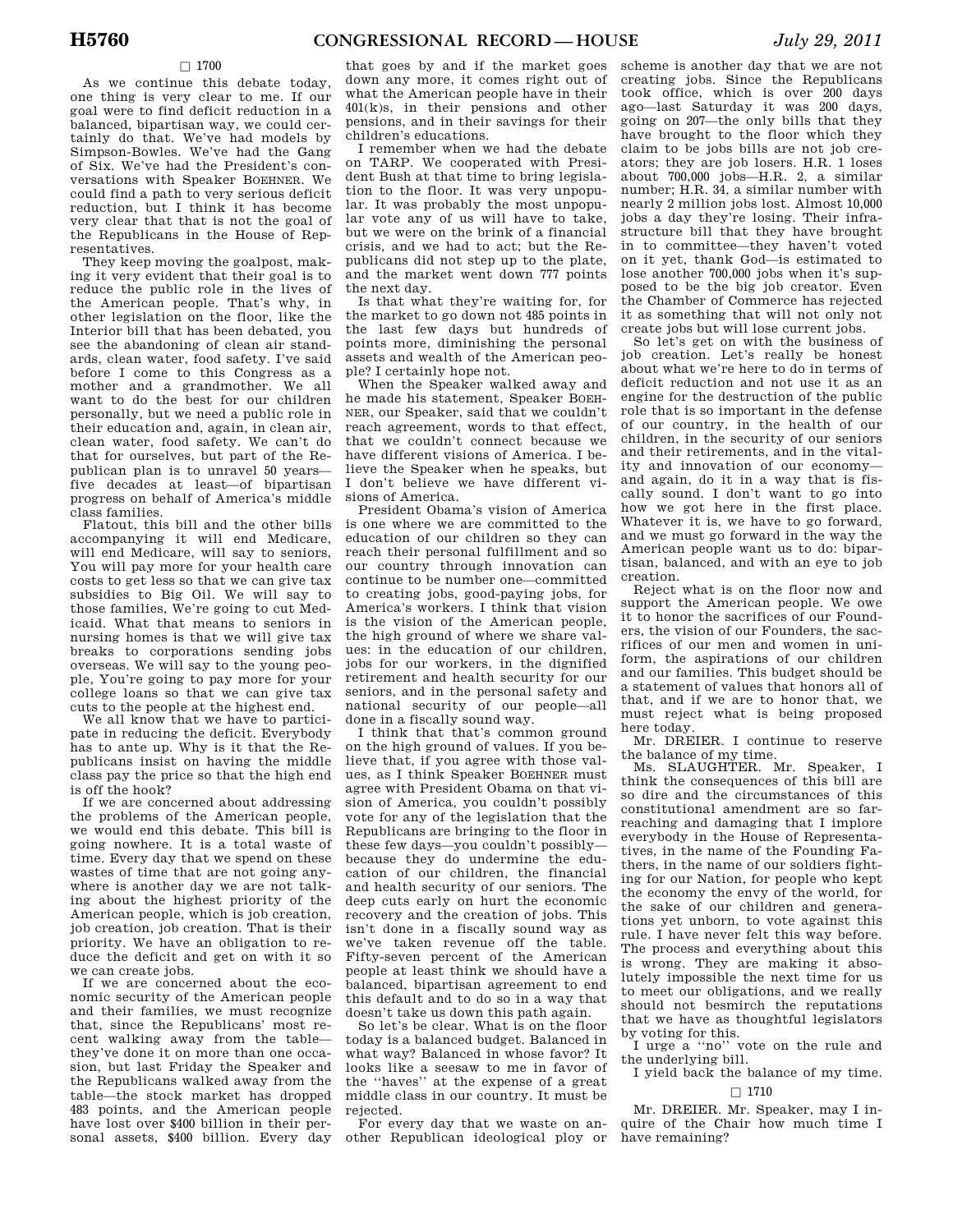# *July 29, 2011* **CONGRESSIONAL RECORD — HOUSE H5761**

The SPEAKER pro tempore (Mr. BASS of New Hampshire). The gentleman from California has 15 minutes remaining.

Mr. DREIER. Mr. Speaker, we began this debate at 4:01. It's now 5:11.

I urge my colleagues to support this rule and the underlying legislation so that as August 2 approaches, we will be able to say that we have reduced the size and scope and reach of government and we have not allowed our country to go into default.

Mr. WAXMAN. Mr. Speaker, I rise in complete opposition to this rule and the underlying legislation.

I have never witnessed such a legislative and political travesty. The Republican majority is threatening to take the entire economy hostage unless we write their draconian budget which would end Medicare and Medicaid—into the Constitution.

Throughout this week, the Republican leadership and Republican caucus have been operating in a world of unreality. The Speaker and his team have persisted in passing legislation that everyone in the real world knows is dead on arrival in the Senate.

Today, we have moved from unreality to fantasy.

We are being told that if we do not pass a constitutional amendment to end Medicare and Medicaid, then the debt limit will not be raised—the United States of America will default—and the American people will suffer grievously.

I want to remind the House why the underlying Boehner legislation is so unacceptable. At its heart, this bill is a mortal threat to Medicare, Medicaid, Social Security and the protections of the Affordable Care Act.

The Boehner legislation will end Medicare as we know it by turning it into a voucher program and raising premium costs to beneficiaries by thousands of dollars per year.

Medicaid will be eviscerated, throwing women and children and seniors in nursing homes into great distress.

Social Security will be on the chopping block. The retirement age will be raised and benefits will be cut.

And under a balanced budget amendment, Congress will be placed in a straightjacket and the government will not be able to respond to compelling humanitarian and public health needs in times of economic downturns.

This is not the moment to engage in fantasy. This House must take its responsibilities seriously and do its proper duty for the nation.

The bill before us, with the poison pill of a balanced budget amendment, is a vicious assault on Medicare, Medicaid, Social Security, along with public health, scientific research and environmental protection.

I urge the defeat of this rule and the terrible consequences that will flow from it.

Mr. DREIER. I yield back the balance of my time, and I move the previous question on the resolution.

The previous question was ordered.

The SPEAKER pro tempore. The question is on the resolution.

The question was taken; and the Speaker pro tempore announced that the ''ayes'' appeared to have it.

Ms. SLAUGHTER. Mr. Speaker, on that I demand the yeas and nays.

The yeas and nays were ordered.

The vote was taken by electronic device, and there were—yeas 239, nays 187, not voting 6, as follows: Cicilline

> [Roll No. 675] YEAS—239

Adams Aderholt Akin

Amash Austria

Bachus Barletta Bartlett

Benishek Berg Biggert Bilbray Bilirakis

Black

Bonner

Brooks

Bucshon Buerkle Burgess

Calvert Camp

Canseco Cantor Capito Carter Cassidy Chabot Chaffetz Coble

Cole Conaway

Denham Dent

Dold Dreier Duffy

Ellmers Emerson

Fincher

Fleming Flores Forbes

Flake

Foxx

Gallegly Gardner Garrett Gerlach Gibbs Gibson

Gohmert

Ackerman Altmire Andrews Baldwin Barrow Bass (CA) Becerra Berkley Berman

Alexander Bachmann Barton (TX) Bass (NH) Bishop (UT) Blackburn Bono Mack Boustany Brady (TX) Broun (GA) Buchanan Burton (IN) Campbell Coffman (CO) Cravaack Crawford Crenshaw Culberson Davis (KY) DesJarlais Diaz-Balart Duncan (SC) Duncan (TN) Farenthold Fitzpatrick Fleischmann Fortenberry Franks (AZ) Frelinghuysen Gingrey (GA) Goodlatte Gosar Gowdy Granger Graves (GA) Graves (MO) Griffin (AR) Griffith (VA) Grimm Guinta Guthrie Hall Hanna Harper Harris Hartzler Hastings (WA) Hayworth Heck Hensarling Herger Herrera Beutler Huelskamp Huizenga (MI) Hultgren Hunter Hurt Issa Jenkins Johnson (IL) Johnson (OH) Johnson, Sam Jones Jordan Kelly King (IA) King (NY) Kingston Kinzinger (IL) Kline Labrador Lamborn Lance Landry Lankford Latham LaTourette Latta Lewis (CA) LoBiondo Long Lucas Luetkemeyer Lummis Lungren, Daniel E. Mack Manzullo Marchant Marino McCarthy (CA) McCaul McClintock McCotter McHenry McKeon McKinley McMorris Rodgers Meehan Mica Miller (FL) Miller (MI) Miller, Gary Mulvaney Murphy (PA) Myrick Neugebauer Noem Nugent Nunes NAYS—187

Nunnelee Olson Palazzo Paul Paulsen Pearce Pence Petri Pitts Platts Poe (TX) Pompeo Posey Price (GA) Quayle Reed Rehberg Reichert Renacci Ribble Rigell Rivera Roby Roe (TN) Rogers (AL) Rogers (KY) Rogers (MI) Rohrabacher Rokita Rooney Ros-Lehtinen Roskam Ross (FL) Royce Runyan Ryan (WI) Scalise Schilling Schmidt Schock Schweikert Scott (SC) Scott, Austin Sensenbrenner Sessions Shimkus Shuster Simpson Smith (NE) Smith (NJ) Smith (TX) Southerland Stearns Stivers Stutzman Sullivan Terry Thompson (PA) Thornberry Tiberi Tipton Turner Upton Walberg Walden Walsh (IL) Webster West Westmoreland Whitfield Wilson (SC) Wittman Wolf Womack Woodall Yoder Young (AK) Young (FL) Young (IN)

> Capps Capuano Cardoza Carnahan Carney Carson (IN) Castor (FL) Chandler Chu

Bishop (GA) Bishop (NY) Blumenauer Boren Boswell Brady (PA) Braley (IA) Brown (FL) Butterfield

Clarke (MI) Clarke (NY) Clay Cleaver Clyburn Cohen Connolly (VA) Conyers Cooper Costa Costello Courtney Critz Crowley Cuellar Cummings Davis (CA) Davis (IL) DeFazio DeGette DeLauro Deutch Dicks Dingell Doggett Donnelly (IN) Doyle Edwards Ellison Engel Eshoo Farr Fattah Filner Frank (MA) Fudge Garamendi Gonzalez Green, Al Green, Gene Grijalva Gutierrez Hahn Hanabusa Hastings (FL) Heinrich Higgins Himes Hinojosa Hirono Hochul Holden Holt Honda

Hoyer Inslee Israel Jackson (IL) Jackson Lee  $(TX)$ 

Kaptur Keating Kildee Kind Kissell Kucinich Langevin Larsen (WA) Larson (CT) Lee (CA) Levin Lewis (GA) Lipinski Loebsack Lofgren, Zoe Lowey Luján Lynch Maloney Markey Matheson Matsui

McCollum McDermott McGovern McIntyre McNerney Meeks Michaud Miller (NC)

Moore Moran Murphy (CT) Nadler Napolitano Neal Olver Owens Pallone Pascrell Pastor (AZ) Payne Pelosi Perlmutter Peters

Johnson (GA) Johnson, E. B. McCarthy (NY) Miller, George Polis Price (NC) Quigley Rahall Rangel Reyes Richardson Richmond Ross (AR) Rothman (NJ) Roybal-Allard Ruppersberger Rush Ryan (OH) Sánchez, Linda T. Sanchez, Loretta Sarbanes Schakowsky Schiff Schrader Schwartz Scott (VA) Scott, David Serrano Sewell Sherman Shuler Sires Slaughter Smith (WA) Stark Sutton Thompson (CA) Thompson (MS) Tierney Tonko Towns Tsongas Van Hollen Velázquez Visclosky Walz (MN) Wasserman Schultz Watt Waxman Welch Wilson (FL) Woolsey Wu Yarmuth

# NOT VOTING—6

Speier Waters

Baca Giffords

## Pingree (ME)  $\Box$  1735

Hinchey

Mr. GEORGE MILLER of California changed his vote from ''yea'' to ''nay.'' Messrs. NEUGEBAUER and FLEM-

ING changed their vote from ''nay'' to ''yea.''

So the resolution was agreed to.

The result of the vote was announced as above recorded.

A motion to reconsider was laid on the table.

The SPEAKER pro tempore. Pursuant to clause 1(c) of rule XIX, proceedings will now resume on the bill (S. 627) to establish the Commission on Freedom of Information Act Processing Delays.

The Clerk read the title of the bill.

The SPEAKER pro tempore. When proceedings were postponed on Thursday, July 28, 2011, the gentleman from Wisconsin (Mr. RYAN) had 1 minute of debate remaining on the bill.

Pursuant to House Resolution 383, the further amendment printed in House Report 112–187 is adopted.

The text of the amendment is as follows:

In section 301, in the matter proposed to be inserted as section  $3101A(a)(2)(A)$  of title 31, United States Code, strike ''is greater than

Peterson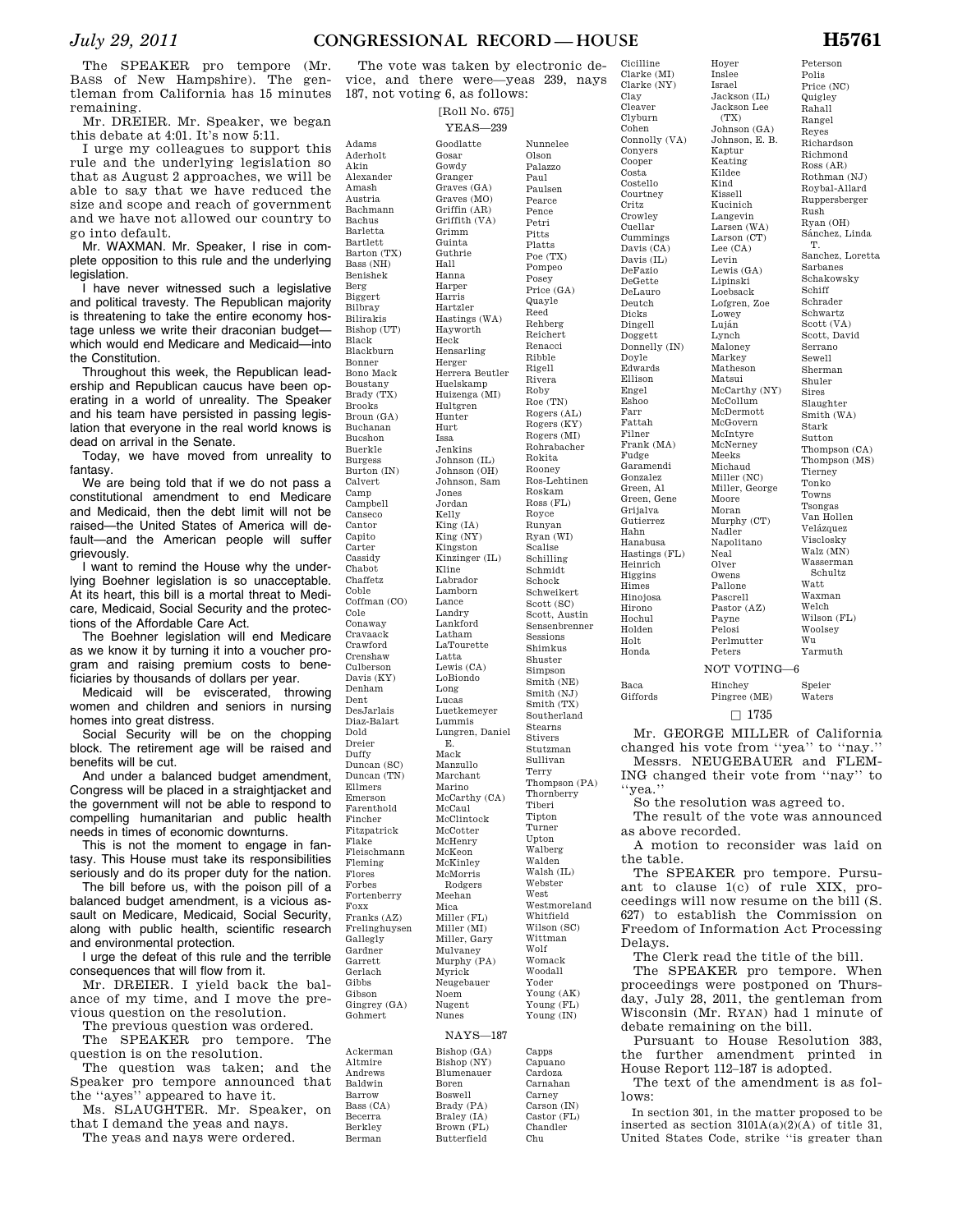\$1,600,000,000,000'' and insert ''is greater than \$1,600,000,000,000 and the Archivist of the United States has submitted to the States for their ratification a proposed amendment to the Constitution of the United States pursuant to a joint resolution entitled 'Joint resolution proposing a balanced budget amendment to the Constitution of the United States'''.

The SPEAKER pro tempore. The Chair recognizes the gentleman from Wisconsin (Mr. RYAN).

Mr. RYAN of Wisconsin. Mr. Speaker, I yield the balance of my time to the Speaker of the House, the gentleman from Ohio (Mr. BOEHNER).

Mr. BOEHNER. My colleagues, I would like to cut through all the fog here rather quickly.

Today's GDP figures remind us that our economy is still not creating enough jobs. Americans are worried about finding work. They are worried about our economy, and they are worried about the mountain of debt that is facing them and their children.

Today, we have a chance to end this debt limit crisis. With this bill, I think we are keeping our promise to the American people that we will cut spending by more than the amount of the increase in the debt limit. The Congressional Budget Office has certified this commonsense standard, and it has been backed by more than 150 distinguished economists from across the country.

We are also imposing caps to restrain future spending to stop the expansion of government while giving our economy a chance to grow and create jobs, and we are advancing the great cause of a balanced budget amendment to the Constitution.

What this bill now says is that before the President can request an additional increase in the debt limit, two things have to happen: A joint committee of the Congress must produce spending cuts larger than the increase in the debt limit, and both Houses of the Congress must send to the States a balanced budget amendment.

Listen, the balanced budget amendment, it's time for this to happen. It enjoys support in both Houses of this Congress, and it enjoys bipartisan and widespread support across our country.

The bill also ends this crisis without raising taxes, which would cripple our economy, and there are no gimmicks. There are no smokescreens here that represent the old and comfortable way of doing things.

Now, the bill before us still isn't perfect. No Member would argue that it is. It's imperfect because it reflects an honest and sincere effort to end this crisis by sending a bill over to the Senate that at one time was agreed to by the bipartisan leadership of the United States Senate.

And to my colleagues in the Senate, if they were here, I would say this, if this bill passes, this House has sent you not one, but two different bills to cut spending by trillions of dollars over the next decade while providing an immediate increase in the debt limit. And to

the American people, I would say, we have tried our level best. We have done everything we can to find a commonsense solution that could pass both Houses of Congress and end this crisis.

### $\Box$  1740

We have tried to do the right thing by our country, but some people continue to say ''no.''

My colleagues, I have worked since the first week of this session when we were sworn in in January to avoid being where we are right this moment, but 2 days after we were sworn in, the Treasury Secretary sent us a letter asking us to increase the debt ceiling. I immediately responded by saying we would not increase the debt ceiling without serious cuts in spending and serious reforms to the way we spend the people's money.

We passed a budget. The other body spent over 800 days and still no budget, no plan. This will be the second bill we send over to the Senate, and yet not one piece of legislation out of the Senate has passed that deals with this crisis.

And my colleagues, I can tell you that I have worked with the President and the administration since the beginning of this year to avoid being in this spot. I have offered ideas. I have negotiated. Not one time, not one time did the administration ever put any plan on the table. All they would do was criticize what I put out there. I stuck my neck out a mile to try to get an agreement with the President of the United States. I put revenues on the table in order to try to come to an agreement to avert us being where we are, but a lot of people in this town can never say ''yes.'' A lot of people can never say ''yes.''

This House has acted, and it is time for the administration and time for our colleagues across the aisle to put something on the table. Tell us where you are.

Yes, people can be critical of what we've done, but where are the other ideas? At this point in time, the House is going to act and we're going to act again, but it is time for our colleagues across the aisle to tell us what they're for, tell us how we can end this crisis.

Ronald Reagan has been quoted throughout this debate over the last few weeks, and Ronald Reagan would probably be flattered, I'm sure, if he were here. But Ronald Reagan, on his desk, had a little placard, and that placard was real simple. It said: ''It can be done." I have a replica of that placard on my desk, and let me tell you, Members of this House, it can be done, it must be done, and it will be done if we have the courage to do the right thing.

So for the sake of our economy, for the sake of our future, I'm going to ask each of you, as representatives of the people of the United States, to support this bill, to support this process and end this crisis now.

Mr. COSTELLO. Mr. Speaker, we have reached a critical point in our months-long de-

bate over the best approach to addressing our country's deficit and debt and raising the statutory debt limit. It is important to be clear, that the decision to raise the debt limit is about paying the bills we have already accumulated. The debt limit has been raised over 70 times since 1960 by Republicans and Democrats, in fact, more times under a Republican president. In 11 years, we have gone from a \$5.6 trillion surplus to a \$1.4 trillion deficit. We can argue about how we got here—and I would argue the Bush tax cuts in 2001 and 2003 and the Wars in Iraq and Afghanistan, all of which I voted against, are the primary reasons—but there is enough blame to go around, and the critical point now is to avoid the first default in the history of the United States of America.

The good news tonight is that we can see the outlines of a final agreement. Both the Boehner plan and the Reid plan seek to enact at least \$2.4 trillion in budget cuts with a similar increase in our debt limit. Both would set up a lawmaker committee to decide which programs to cut with a vote on the package without amendment by both the House and Senate. The key differences are the time-frame for raising the debt limit and the requirement that a Balanced Budget Amendment (BBA) to the Constitution is passed in Congress and sent to the states. The Boehner plan calls for an immediate debt limit increase of \$900 billion which lasts only through the end of this year. The Reid plan would raise the debt limit through the end of 2012. Moreover, while I have voted for a BBA in the past, it is very unlikely it will receive the two-thirds vote necessary in both Houses to be sent to the states, guaranteeing a future default. I believe the Reid plan is the better approach and will vote against the Boehner plan for this reason.

We have heard a great deal in recent weeks about the potential, dire consequences of a default, notably a lowering of our country's credit rating that would cause a rise in interest rates—raising costs for people at every income level—and a likely drop in the stock market, affecting pensions and crippling our economic recovery. One thing that should be clear is that we don't want to go through this again just a few months from now. Financial markets want certainty so businesses can invest and create jobs, and I believe we will be better served to raise the debt limit through the end of next year.

Mr. Speaker, this has been a very tough process. While I will not vote for the Boehner proposal today, I believe we are closer to reaching a final product that represents a workable compromise. And at the end of the day, that is what the American people expect us to do.

Mr. COSTA. Mr. Speaker, it has been one week since bipartisan discussions over the \$4 trillion ''grand deal'' broke down yet we have seen little progress toward a smaller package of spending cuts that would allow us to raise the debt limit and begin getting our fiscal house in order.

It's easy to point fingers and cast blame and there's certainly plenty to go around—but fundamentally I believe the reason we have seen so little progress is that the American people aren't looking for a short-term solution or a small gesture. They want a ''grand deal'' that will put us on a fiscally responsible path today and for the future.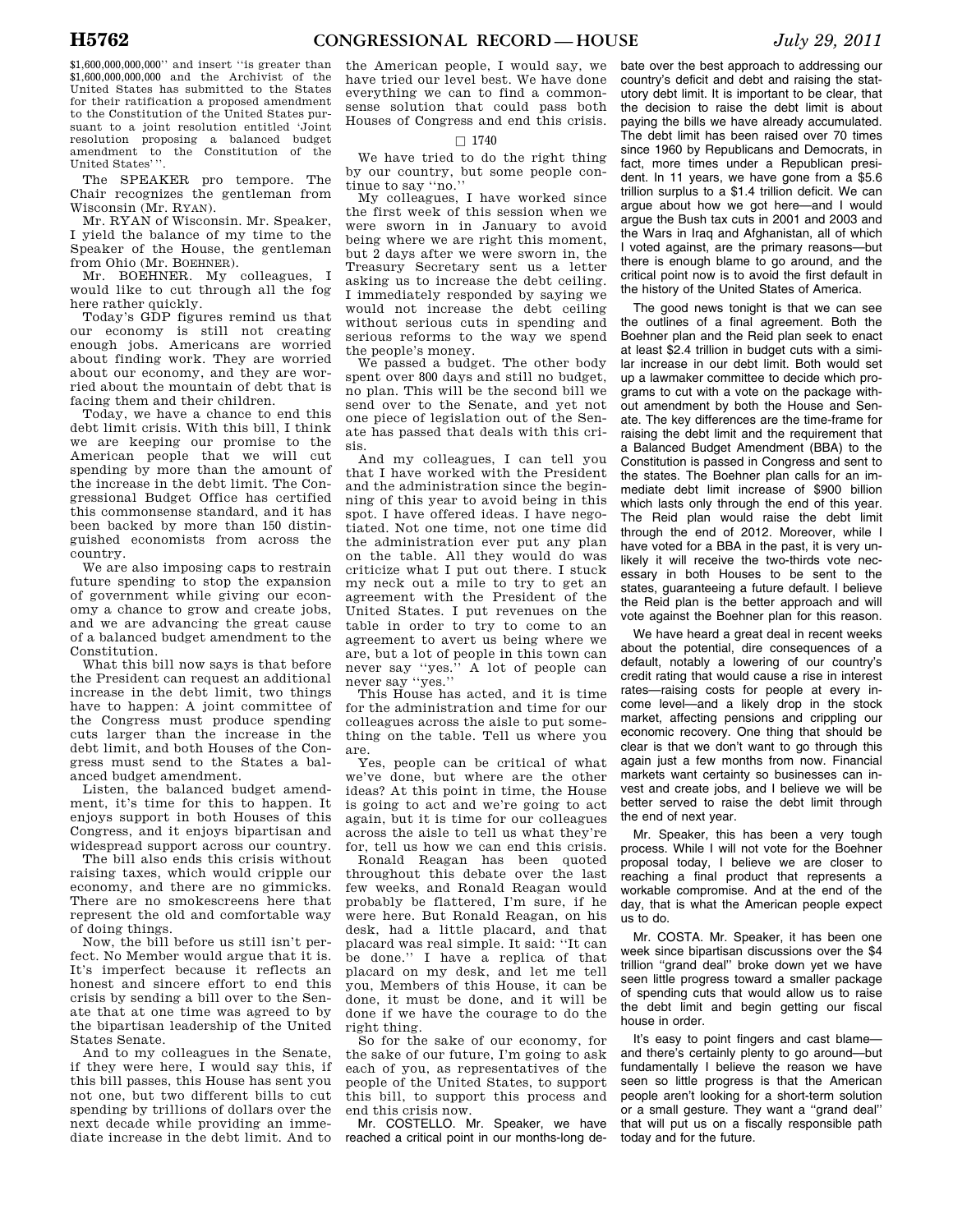We all have our own ideas about our nation's fiscal priorities, but what is missing in today's discussion is a bipartisan, centrist approach to addressing our nation's fiscal health, such as the recommendations by the Simpson-Bowles National Commission on Fiscal Responsibility and Reform.

No one party has all the answers, and no one party can do this alone. It's time to put our economy back on the path to fiscal sustainability, and this House should consider the Simpson-Bowles recommendations that aim to accomplish that goal by reducing spending by \$4 trillion over 10 years, lowering tax rates, ensuring the solvency of entitlements such as Medicare and Social Security and stabilizing the debt.

To compliment the \$4 trillion Simpson-Bowles plan the House should also consider a clean balanced budget amendment. H.J. Res. 2, is identical to legislation that passed the House in 1995 with 300 votes and I plan to support it if the House take it up. It is a commonsense approach to ensuring long-term fiscal responsibility by operating the federal government's finances in the same way every American family and even all 50 states must do.

This clean balanced budget amendment, coupled with the Simpson-Bowles recommendations and a debt limit increase to get us through the next 18 months, is a package I believe would find broad bipartisan support in both Chambers of Congress.

Yesterday the House debated Speaker BOEHNER's debt limit proposal, which was yet another example of the partisanship that has paralyzed Washington and disgusted the American people. Leading credit rating agency Standard & Poor's has said the Speaker's two-step approach to the debt limit could still result in a downgrade of our nation's credit rating because of the uncertainty it would create. I simply cannot bring myself to vote for legislation that would yet again call into question the full faith and credit of the United **States** 

With the possibility of a credit downgrade by national and international bond rating agencies looming over our head, kicking this can further down the road could mean a greater burden on the American people and American businesses in the form of higher interest rates, higher mortgage payments, negative impacts on retirements savings and higher student loans. This is unacceptable and—more importantly—completely avoidable.

It's time for cooler heads to prevail in order to resolve this economic crisis. A balanced approach that includes the Simpson-Bowles deficit reduction recommendations, a clean balanced budget amendment and a one-step, 18 month increase of our nation's debt limit could be the bipartisan solution that has been elusive through all of the partisan rhetoric. With the clock ticking down to our nation's first ever default we cannot afford to wait a minute longer.

nge...<br>Ms. VELÁZQUEZ. Mr. Speaker, as the clock ticks down toward default, we are debating a bill that will not solve the debt problem. It will make life worse for 98 percent of Americans to protect the wealthiest 2 percent of our society. Meanwhile nearly \$1.6 trillion would be cut from programs like Social Security and Medicare.

Yet, despite these cuts, under this bill, we would face the exact same crisis just six

months from now. We often hear about the need for ''certainty'' in the business community. With financial markets ready to tumble and our credit on the brink of a downgrade, how does kicking the can down the road for six months provide certainty?

Failing to resolve this crisis will be disastrous for our economic recovery. Capital that is already hard to come by for entrepreneurs will be even further out of reach for our nation's small businesses. That's some jobs plan.

Working families will pay \$250 more in credit card interest. Mortgage payments will rise by \$1,000. Older workers could lose thousands of dollars in retirement investment.

Mr. Speaker, the American people expect us to act swiftly and responsibly. The bill before us fails on both counts. Let's reject this measure and develop a real solution.

Mrs. LOWEY. Mr. Speaker, I rise in opposition to this legislation.

The Republican majority has pushed our economy to the brink of default through its refusal to work with Democrats on a balanced plan to end the default crisis. Despite the fact that this legislation cannot pass the Senate and would be vetoed by President Obama, the Republican majority chose to continue their political gamesmanship rather than bring to the floor a legitimate plan to prevent default.

By presenting a short-term fix rather than a long-term solution, the majority's plan puts our economy at greater risk of a credit downgrade and higher interest rates. American families and businesses cannot afford a higher cost of borrowing, which will raise the price of mortgages, loans, and credit card debt.

Defaulting on the federal debt is not an option. Congress should deliver a balanced plan that ends the default crisis; reduces spending responsibly; and prioritizes the health and security of hard-working middle-class families, senior citizens, and vulnerable Americans.

Ms. EDDIE BERNICE JOHNSON of Texas. Mr. Speaker, I rise today to speak in opposition to the bill being considered S. 627, The Budget Control Act. This bill should be called the Boehner Default Act because it is just another attempt for Congressional Republicans to hold the American economy and jobs hostage while they relentlessly pursue an extreme partisan agenda that seeks to balance the budget on the backs of seniors and the middle class. This approach has been met with widespread rejection by the public and it should be rejected by the House now.

This bill is not a serious attempt to deal with the national debt limit and it is not responsible legislation. House Republicans need to go back to the drawing board and show real leadership by crafting a plan that does not threaten the United States with a credit downgrade and higher interest rates while providing only a short-term debt limit increase.

It is inexcusable for Congress to have set up yet another partisan standoff on this issue just a few months down the road. It is unacceptable to slash Medicare, Medicaid, and Social Security from our nation's seniors while asking nothing in return from the nation's most wealthy corporations and individuals.

It is time for Republicans to stop trying to score points with their political base and start legislating on behalf of the American people. As the majority party in the House of Representatives, the American people are owed better.

Ms. HAYWORTH. Mr. Speaker, I submit the following:

On July 27, Carol Augias from Mahopac, New York wrote to me:

''Representative Hayworth, I have never written to a Congressperson before, however, I am deeply troubled by the debt ceiling stalemate. While I firmly believe that the massive debt we carry in this country needs to be reduced (I personally curtail my spending when my debt exceeds my comfort level), I am very concerned about what may happen if we default on our loans. Please find a way to get this issue resolved prior to the August deadline. Some compromises must take place. Once we have taken care of the immediate issue we, as a Nation, must evaluate our financial position so that our country will continue to flourish and children will also be able to purchase a home, afford a college education.''

Mr. Speaker, Carol is right. We need to resolve the debt limit crisis for the sake of future generations. Just as the American people like Carol-pay their bills, the federal government must do the same, so we are obligated to raise the Treasury's debt ceiling. But we must do so responsibly because our nation has another critical and painful problem that is related to our enormous debt: 14 million Americans need jobs.

We can make our economy grow, and create jobs, by assuring that the dollars Americans work so hard for are theirs to spend and save and invest. To do this, the federal spending juggernaut has to stop.

And, as Carol pointed out, there is a need for cooperation. We can reform our tax code and close loopholes, as the President has urged, and we can do so without raising net taxes. We cannot, in good conscience, increase the burdens on Americans who need a vigorous economy.

Our nation didn't reach the point of fiscal crisis overnight, and we aren't going to get out of it overnight either—but we can make progress in the right direction now, and continue doing our utmost together to bring this federal government to the right size, and empower our citizens to enjoy the freedom and dignity that is their birthright as Americans.

Ms. FOXX. Mr. Speaker, many concerned Americans are fed up with a Washington system that doesn't solve the underlying problems facing the nation, including the ongoing debt crisis.

This ongoing debt debate represents not just a crisis, but a crossroads.

In the past few decades, Congress raised the national debt limit more than 70 times, usually with little or no debate. Each time very few people batted an eye and this history has been used by liberal extremists as a reason to continue with the status quo, Now things have changed.

Over the last five years our national debt has increased by more than 50 percent. In just the past three years the debt increased by more than \$4 trillion dollars. Even worse, the debt has increased by \$9.2 trillion since a Balanced Budget Amendment failed by one vote in the Senate 15 years ago. As a result, the total national debt is now nearly equal to our entire economic output.

The independent Congressional Budget Office warns that the federal government's current path of borrowing is unsustainable and could lead to slower economic growth as debt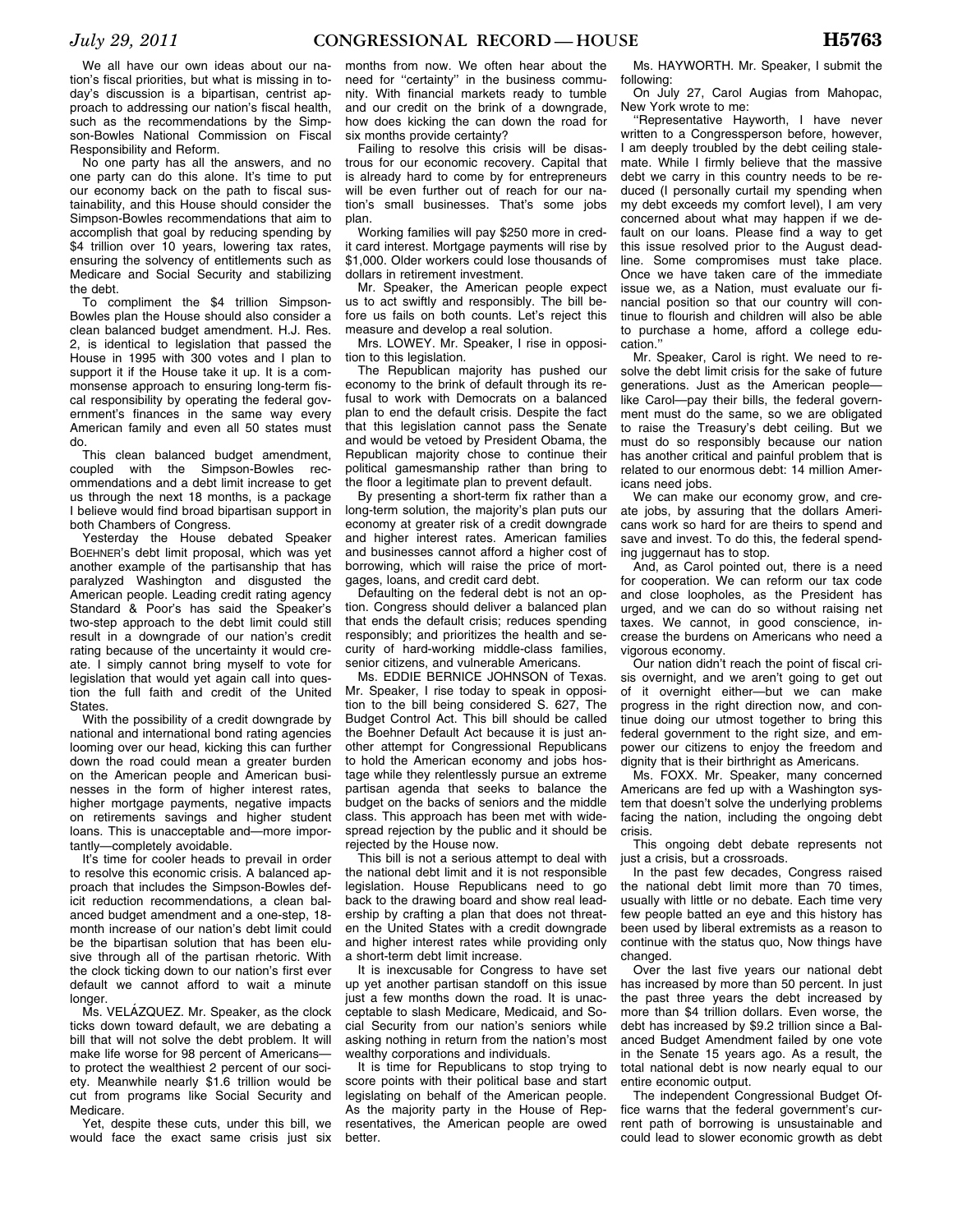payments consume more and more of our economic output. Add to this that the privatesector agencies like S&P that grade government debt have stated that if Congress doesn't do something to halt the rapid growth of debt they will downgrade the U.S. debt rating, likely driving up interest rates,

The bottom line is simple: the government can pile up only so much debt before it becomes impossible to make the payments without destroying its ability to fund priorities like national defense or Social Security, As the national debt accumulates at a record clip we are quickly approaching that point.

If we don't cut spending now, America will face a painful national reckoning in the coming years. This reckoning will make today's high stakes debate look quaint. That's why this debate is so critical. The longer Congress puts off making tough decisions, the more pain the nation will experience when the music stops.

So when people ask me if I favor increasing the debt limit my response is, "it depends." Any status quo increase in the debt limit is absolutely out of the question.

However, we have to consider what happens if Congress doesn't increase the debt limit. Someone will not get paid.

We cannot ignore that the government is currently borrowing more than 40 cents of every dollar that it spends. As a result, if Congress does not raise the debt ceiling the federal government would have to slash spending immediately by more than 40 percent. That would endanger America's ability to keep its promises to those who have paid into programs like Social Security for years.

Consider these facts.

If Congress completely eliminated foreign aid the budget would be reduced by only 2%.

If Congress funded only Social Security, Medicare and Medicaid as well as the national defense budget there would be no money left to pay for anything else—not even the interest payments on the national debt.

If Congress prioritized spending that is on auto-pilot, such as unemployment benefits, Social Security, interest payments and the like, there would be nothing left for the defense budget, or any other spending, including education and transportation.

That's why I'm in favor only of drastic spending cuts accompanied by a smaller increase in the debt limit, And for the first time ever, Speaker BOEHNER's bill does just that, by proposing deficit reductions of \$2.7 trillion—including \$22 billion next year. Large reductions like this that protect Social Security and Medicare for current retirees will stop the reckless accumulation of debt and help us avoid the sort of catastrophic debt crisis we will face if Washington continues with business as usual.

It's not news that no one wants to raise the debt limit. The real news is the old way of raising the debt limit is over. Raising the debt limit, as Congress has done in the past, without accompanying spending cuts would be a disaster with severe economic consequences. Washington is in debt because it has a spending problem. It's past time we addressed that and today's bill does just that.

Due to chronic overspending, Washington is at a crossroads. I'm confident that Congress can find a way to tackle this issue responsibly. It will not be without difficult or unpopular decisions. But refusing to make tough decisions today will result in even tougher ones tomor-

row. For the sake of future generations of Americans we need to make the right call today and put dramatic, permanent spending cuts in place and pass a Balanced Budget Amendment before raising the debt limit.

The SPEAKER pro tempore. All time for debate has expired.

Pursuant to House Resolution 375, the previous question is ordered on the bill, as amended.

The question is on the third reading of the bill.

The bill was ordered to be read a third time, and was read the third time.

MOTION TO RECOMMIT

Ms. HOCHUL. Mr. Speaker, I have a motion to recommit at the desk.

The SPEAKER pro tempore. Is the gentlewoman opposed to the bill?

Ms. HOCHUL. Yes, I am opposed to this bill.

The SPEAKER pro tempore. The Clerk will report the motion to recommit.

The Clerk read as follows:

Ms. Hochul moves to recommit the bill (S. 627) to the Committee on Rules, with instructions to report the bill back to the House forthwith, with the following amendment:

Amend section 401(b)(3)(B) by adding at the end the following new clause:

(vi) PRIORITIZE DEFICIT REDUCTION FROM CORPORATE SUBSIDIES BEFORE CUTTING EDU-CATION.—The joint committee shall first consider the elimination of—

(I) oil and gas subsidies for the major integrated oil companies, and

(II) subsidies for corporate use of aircraft, before cutting essential education programs that are necessary for the creation of jobs, economic recovery, and investment in America's future.

Mr. DREIER. Mr. Speaker, I reserve a point of order.

The SPEAKER pro tempore. A point of order is reserved.

Pursuant to the rule, the gentlewoman from New York (Ms. HOCHUL) is recognized for 5 minutes in support of her motion.

Ms. HOCHUL. Thank you, Mr. Speaker.

Well, here we are. The eyes of the world are upon us. The eyes of the American people are upon us, but, most importantly, the eyes of the people who put their faith in us in sending us to this institution are certainly upon us.

As we engage in this debate, I will say there is one thing that is clear to me: that everyone in this room loves this great country. America has stood the test of time and risen above disasters as one people.

In the last decade alone, we've been rattled by wars, unprecedented natural disasters, and the longest recession since World War II. As we approach the 10th anniversary of 9/11, we are reminded of what we can do when we pull together. We are a resilient people. But, Mr. Speaker, never, never in our history has there been an intentional disaster perpetrated by the very people who are sent here to be the caretakers of this country. That is exactly what

will happen if we refuse to take action to prevent default and pay our Nation's bills now, not 6 months down the road.

I understand a spirited debate in defense of one's viewpoints certainly, but when I look down at the copy of the Constitution that I keep on my desk, I thank God that our Founding Fathers found it in their hearts to give and take—and, yes, compromise for what is in the best interests of this country.

I can't go back to the Hillview restaurant on Transit Road in Lancaster and look into the eyes of my early-bird seniors and tell them that we didn't get this job done, that we decided to continue this game of political chicken, to dangle default cruelly over the heads of our citizens and our businesses and our economy and hold it hostage while we, as you've heard so many times, kick this can down the road again.

Mr. Speaker, am I really supposed to tell the Greatest Generation that when they passed us the torch, we dropped it because we couldn't compromise? That is why my amendment is a simple statement of America's priorities. It says, before we cut our education for our children, we first must cut subsidies to Big Oil and corporate jets.

This amendment is one of our last chances to reaffirm the values that bind us as a Nation. I know one of these shared values is our sense of obligation to create a better world for our young people to inherit, that we give these young people a better chance at achieving their dreams than even we had. The next generation will be more prosperous and more secure, but only if we invest in it now, in the human capital whose creativity, innovation, and work ethic can ensure this country remains the world's leader and the beacon of hope to others.

But, Mr. Speaker, I feel this is all at risk. Speaker BOEHNER's plan results in consequences I can't imagine anyone in this room really wants.

On top of the unconscionable uncertainty and instability we leave our economy in with this temporary fix, we're putting at risk the investments in education that are so critical for our young people to compete with China, India, and Europe on the global stage.

My amendment is about priorities, the priorities of the people we represent. Slashing programs for seniors, young people, and the middle class all because we're afraid of the influence of Big Oil, that is wrong on so many levels.

I come from a family of entrepreneurs. My mom started a small business. My father helped grow a business of four people to 3,200. I get it. I know what it takes, and I have tremendous respect for companies that have grown to be that size. And if they have a chance to have a corporate jet, I don't begrudge them; that's great. But in this time when we all agree that our deficit must be reduced, tell me why we can't ask them—Big Oil and people who have corporate jets—to give us a hand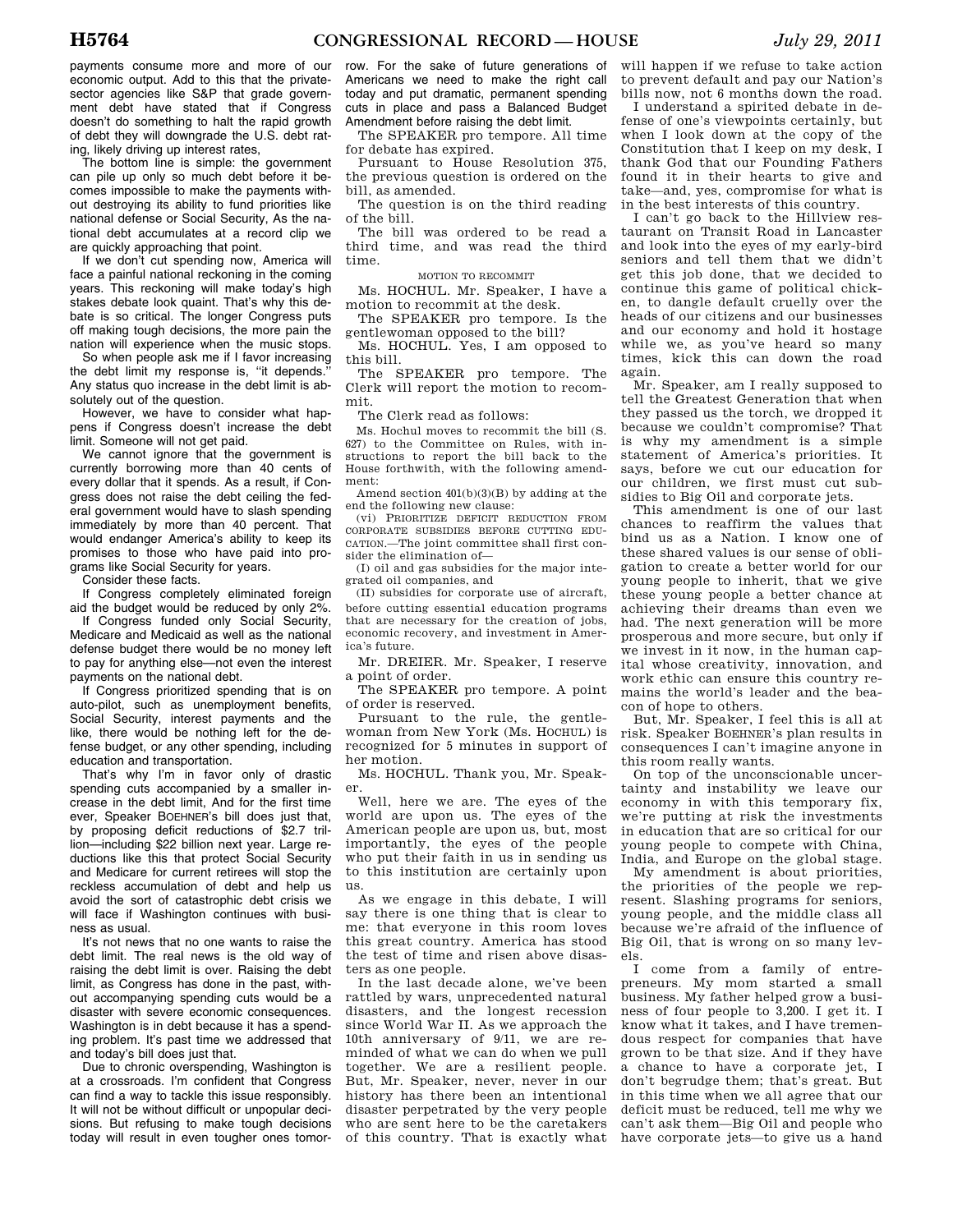and help this great country that made them what they are today.

# $\Box$  1750

You know, little Seaman's Hardware Store in Genesee County run by generations of the Seaman family, how is it that they pay more in taxes than the big companies that are shipping jobs overseas? I can't explain this to the Seaman family. I don't know about you, but I cannot do that.

And you know what, my constituents are hurting in upstate New York. Some of them, at a time of huge corporate profits, can barely afford to fill the gas tank to get to their minimum wage jobs at the dollar store.

There is one value we share, and that's fairness. This bill is fundamentally unfair.

I yield back the balance of my time. Mr. DREIER. Mr. Speaker, I withdraw my reservation, and I rise in opposition to the motion to recommit.

The SPEAKER pro tempore. The gentleman from California is recognized for 5 minutes.

Mr. DREIER. Mr. Speaker, this doesn't prioritize Social Security. It doesn't prioritize Medicare. It doesn't prioritize veterans. It doesn't propose one item that would cut spending. All it does is engage in class warfare and increase taxes. Vote against the motion to recommit.

I yield back the balance of my time. The SPEAKER pro tempore. Without objection, the previous question is ordered on the motion to recommit.

There was no objection.

The SPEAKER pro tempore. The question is on the motion to recommit. The question was taken; and the Speaker pro tempore announced that the noes appeared to have it.

RECORDED VOTE

Ms. HOCHUL. Mr. Speaker, I demand a recorded vote.

A recorded vote was ordered. The vote was taken by electronic device, and there were—ayes 183, noes 244, not voting 5, as follows:

[Roll No. 676]

Clay

Eshoo Farr

Ackerman Altmire Andrews Baldwin Bass (CA) Becerra Berkley Berman Bishop (GA) Bishop (NY) Blumenauer Boswell Brady (PA) Braley (IA) Brown (FL) Butterfield Capps Capuano Cardoza Carnahan Carney Carson (IN) Castor (FL) Chandler Chu Cicilline Clarke (MI) Clarke (NY)

AYES—183 Cleaver Clyburn Cohen Connolly (VA) Conyers Cooper Costello Courtney Critz Crowley Cummings Davis (CA) Davis (IL) DeFazio DeGette DeLauro Deutch Dicks Dingell Doggett Donnelly (IN) Doyle Edwards Ellison Engel Fattah Filner Frank (MA) Fudge Garamendi Gonzalez Green, Al Grijalva Gutierrez Hahn Hanabusa Hastings (FL) Heinrich Higgins Himes Hinojosa Hirono Hochul Holden Holt Honda Hoyer Inslee Israel Jackson (IL) Jackson Lee

> $(TY)$ Johnson (GA)

Jones Kaptur Keating Kildee Kind Kissell Kucinich Langevin Larsen (WA) Larson (CT) Lee (CA) Levin Lewis (GA) Lipinski Loebsack Lofgren, Zoe Lowey Luján Lynch Maloney Markey Matsui McCarthy (NY) McCollum McDermott McGovern McIntyre McNerney Meeks Michaud Miller (NC) Miller, George Moore

Adams Aderholt Akin Alexander Amash Austria Bachmann Bachus Barletta Barrow Bartlett Barton (TX) Bass (NH) Benishek Berg Biggert Bilbray Bilirakis Bishop (UT) Black Blackburn Bonner Bono Mack Boren Boustany Brady (TX) Brooks Broun (GA) Buchanan Bucshon Buerkle Burgess Burton (IN) Calvert Camp Campbell Canseco Cantor Capito Carter Cassidy Chabot Chaffetz Coble Coffman (CO) Cole Conaway Costa Cravaack Crawford Crenshaw Cuellar Culberson Davis (KY) Denham Dent DesJarlais Diaz-Balart Dold Dreier Duffy Duncan (SC) Duncan (TN)

Johnson, E. B.

Napolitano Neal Olver Owens Pallone Pascrell Pastor (AZ) Payne Pelosi Perlmutter Peters Peterson Pingree (ME) Polis Price (NC) Quigley Rahall Rangel Reyes Richardson Richmond Ross (AR) Rothman (NJ) Roybal-Allard Ruppersberger Rush Ryan (OH) Sánchez, Linda T. Sanchez, Loretta Sarbanes NOES—244 Ellmers Emerson Farenthold Fincher Fitzpatrick

Flake Fleischmann Fleming Flores Forbes Fortenberry Foxx Franks (AZ) Frelinghuysen Gallegly Gardner Garrett Gerlach **Gibbs** Gibson Gingrey (GA) Gohmert Goodlatte Gosar Gowdy Granger Graves (GA) Graves (MO) Green, Gene Griffin (AR) Griffith (VA) Grimm Guinta Guthrie Hall Hanna Harper Harris Hartzler Hastings (WA) Hayworth Heck Hensarling Herger Herrera Beutler Huelskamp Huizenga (MI) Hultgren Hunter Hurt Issa Jenkins Johnson (IL) Johnson (OH) Johnson, Sam Jordan Kelly  $\check{\rm King}$  (IA) King (NY) Kingston Kinzinger (IL) Kline Labrador

Scott (VA) Scott, David Serrano Sewell Sherman Shuler Sires Slaughter Smith (WA) Stark Sutton Thompson (CA) Thompson (MS) Tierney Tonko Towns Tsongas Van Hollen Velázquez Visclosky Walz (MN) Wasserman Schultz Watt Waxman Welch Wilson (FL) Woolsey Wu Yarmuth Lamborn Lance Landry Lankford Latham LaTourette Latta Lewis (CA) LoBiondo .<br>Long Lucas Luetkemeyer Lummis Lungren, Daniel E. Mack Manzullo Marchant Marino Matheson McCarthy (CA) McCaul McClintock McCotter McHenry McKeon McKinley McMorris Rodgers Meehan Mica Miller (FL) Miller (MI) Miller, Gary Mulvaney Murphy (PA) Myrick Neugebauer Noem Nugent Nunes Nunnelee Olson Palazzo Paul Paulsen Pearce Pence Petri Pitts

Platts Poe (TX) Pompeo Posey Price (GA) Quayle Reed Rehberg Reichert Renacci Ribble Rigell Rivera

Roby Roe (TN) Rogers (AL) Rogers (KY) Rogers (MI) Rohrabacher Rokita Rooney Ros-Lehtinen Roskam Ross (FL) Royce Runyan Ryan (WI) Scalise Schilling Schmidt Schock Schweikert

> Baca Giffords

Adams

Akin

Berg

Black

Camp

Cantor Capito Carter

Coble

Scott (SC) Scott, Austin Sensenbrenner Sessions Shimkus Shuster Simpson Smith (NE) Smith (NJ) Smith (TX) Southerland Stearns Stivers Stutzman Sullivan Terry Thompson (PA) Thornberry Tiberi NOT VOTING—5 Hinchey

Tipton Turner Upton Walberg Walden Walsh (IL) Webster West Westmoreland Whitfield Wilson (SC) Wittman Wolf Womack Woodall Yoder Young (AK) Young (FL) Young (IN)

Waters

Speier

# $\Box$  1809

Mr. JOHNSON of Illinois changed his vote from ''aye'' to ''no.''

So the motion to recommit was rejected.

The result of the vote was announced as above recorded.

The SPEAKER pro tempore. The question is on the passage of the bill.

The question was taken; and the Speaker pro tempore announced that the ayes appeared to have it.

RECORDED VOTE

Mr. HOYER. Mr. Speaker, I demand a recorded vote.

A recorded vote was ordered.

The SPEAKER pro tempore. Pursuant to clause 8 of rule XX, this 15 minute vote on passage of the bill will be followed by 5-minute votes on motions to suspend the rules and pass H.R. 2213 and H.R. 789, if ordered.

The vote was taken by electronic device, and there were—ayes 218, noes 210, not voting 5, as follows:

> [Roll No. 677] AYES—218

Aderholt Alexander Austria Bachus Barletta Bartlett Barton (TX) Bass (NH) Benishek Biggert Bilbray Bilirakis Bishop (UT) Blackburn Boehner Bonner Bono Mack Boustany Brady (TX) Brooks Buchanan Bucshon Buerkle Burgess Burton (IN) Calvert Campbell Canseco Cassidy Chabot Coffman (CO) Cole Conaway Crawford Crenshaw Culberson Davis (KY) Denham Dent Diaz-Balart Dold Dreier Duffy Duncan (TN) Ellmers Emerson Farenthold Fincher Fitzpatrick Flake Fleischmann Fleming Flores Forbes Fortenberry Foxx Franks (AZ) Frelinghuysen Gallegly Gardner Garrett Gerlach Gibbs Gibson Gingrey (GA) Gohmert Goodlatte Gosar Granger

Graves (MO) Griffin (AR) Griffith (VA) Grimm Guinta Guthrie Hall Hanna Harper Harris Hartzler Hastings (WA) Hayworth Heck Hensarling Herger Herrera Beutler Huizenga (MI) Hultgren Hunter Hurt Issa Jenkins Johnson (OH) Johnson, Sam Jones Kelly  $\widetilde{\rm King}~({\rm NY})$ Kingston Kinzinger (IL) Kline Labrador Lamborn Lance Landry Lankford LaTourette Latta Lewis (CA)

Schakowsky Schiff Schrader Schwartz

Moran Murphy (CT) Nadler